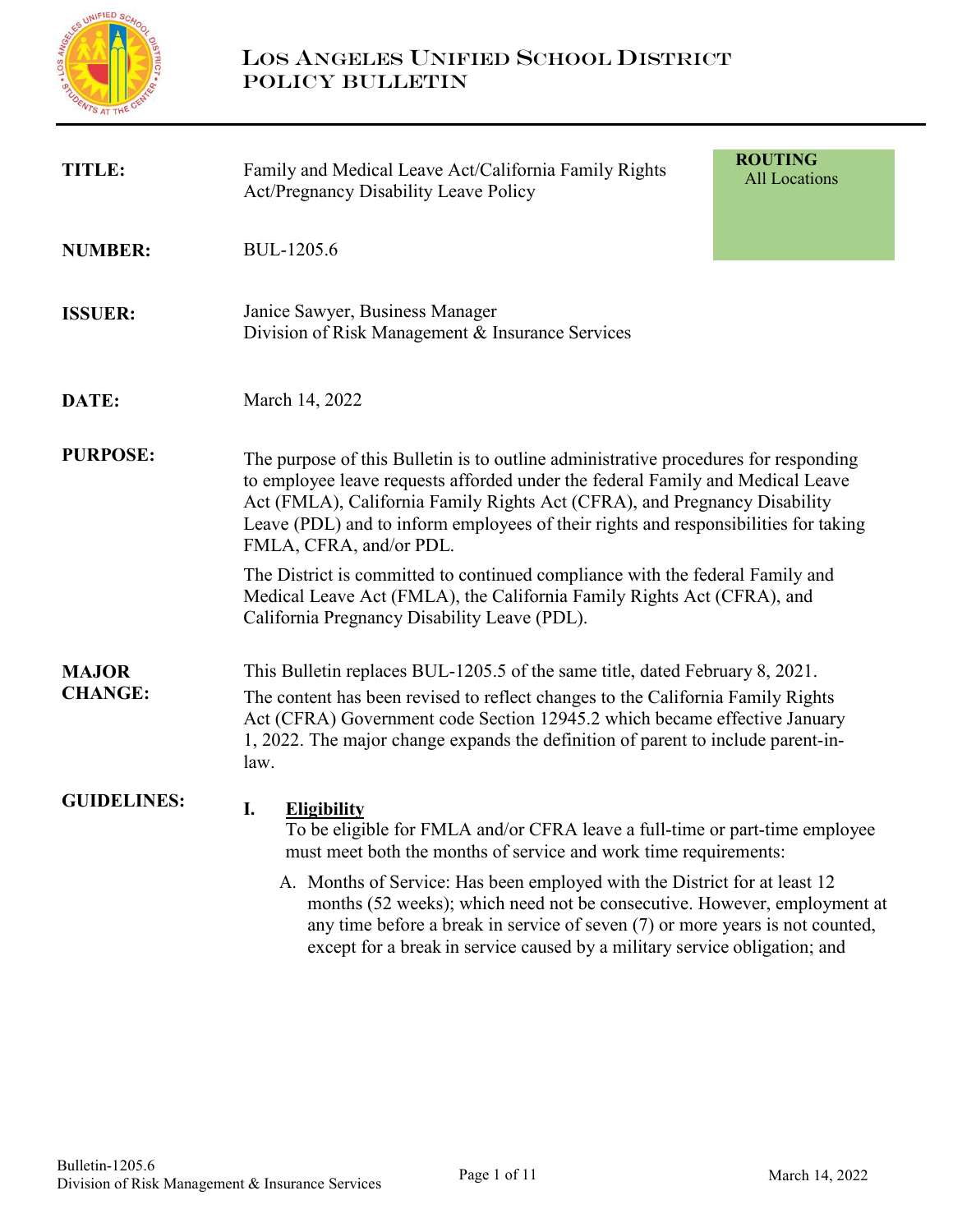

- B. Work time: Has worked at least 130 equivalent workdays (or 1,250 hours for Unit A, E, G, and Classified Substitute employees) in the 12-month period immediately before the first day of absence.
	- i. Workdays are defined as the sum of deadhead (DH), miscellaneous (MS),miscellaneous natural disaster (MSND), professional development (PD), regular (RG), and z-time wage types divided by the employee's daily assigned hours.
	- ii. For units A, E, G, and Classified Substitutes only, hours worked are defined as the sum of the aforementioned wage types with the addition of overtime (OT) and auxiliary assignment (AA).
- C. If an employee is not eligible for FMLA and/or CFRA leave at the start of leave because the employee has not met the months of service requirement, the employee may nonetheless still meet this requirement while on leave. Time spent while on leave will not count towards the work time requirement of 130 equivalent workdays (or 1,250 hours) for purposes of eligibility.

To be eligible for PDL the person must be employed by the District.

- A. There is no minimum service or worktime requirement for PDL.
- B. Employees who meet the eligibility requirements under FMLA and/or CFRA and continue to be disabled by disabilities relating to pregnancy, childbirth, or related medical conditions after exhausting the 18 workweeks of PDL, will continue to be protected for up to 12 workweeks under FMLA and/or CFRA.

### **II. Reasons for Leave**

An eligible employee's FMLA leave entitlement is limited to a total of 12 workweeks during any 12-month period measured forward for one (1) or more of the following reasons:

- A. Birth of an employee's child ("bonding" or "parental leave"). Leave must be completed before the child's  $1<sup>st</sup>$  birthday.
- B. Placement of a child with the employee for adoption or foster care, including time to prepare for the placement, as well as, bonding time after the placement of the child. Bonding must be completed within one (1) year of the child being placed with the employee.
- C. To care for the employee's own serious health condition, including incapacity due to pregnancy, childbirth, or related medical conditions, that makes the employee unable to perform one or more essential functions of the employee's job.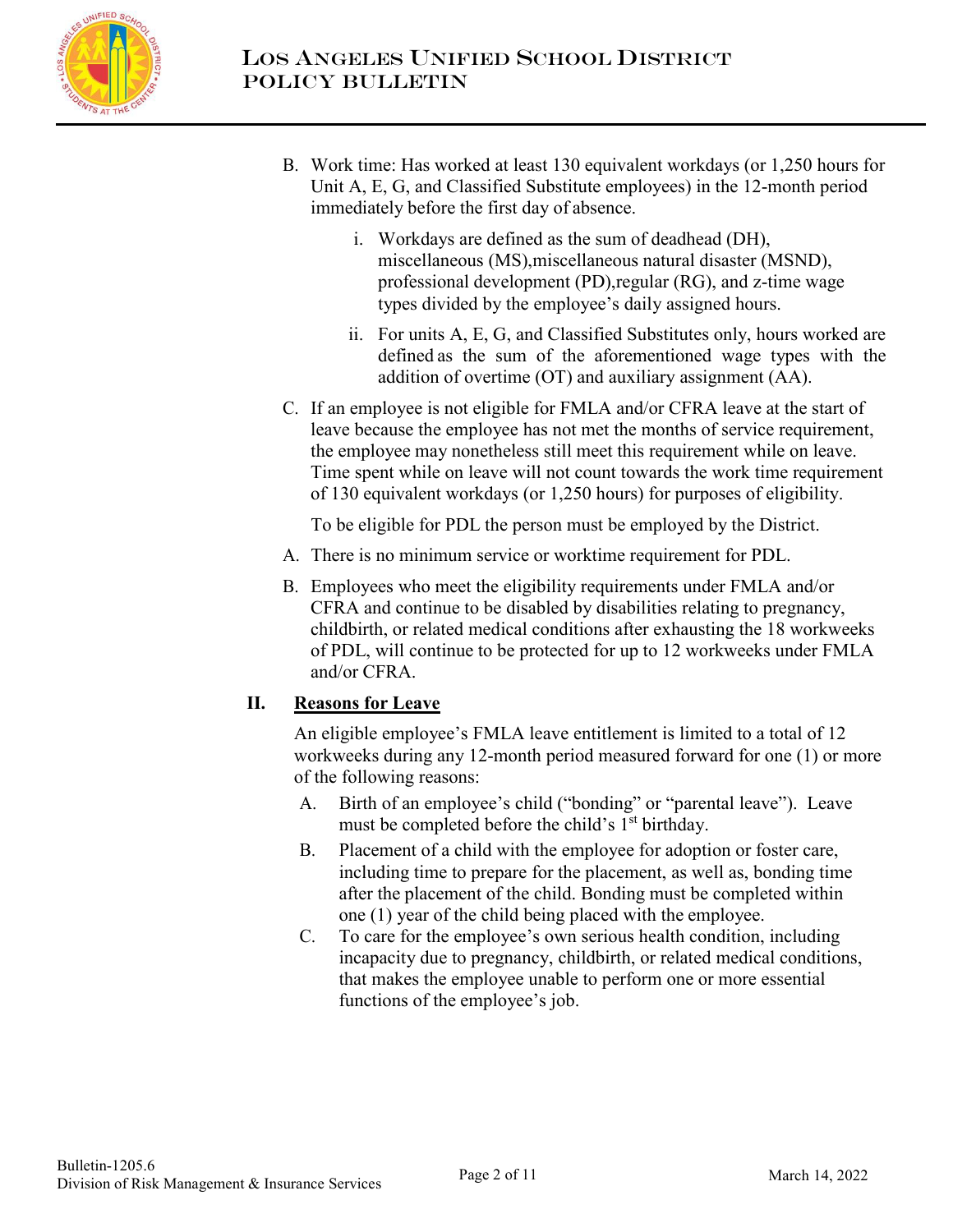

- D. To care for an employee's child (son or daughter), parent, or spouse, who has a serious health condition, including incapacity due to pregnancy, childbirth, or related medical conditions. (See Related Definitions.)
- E. Any qualifying exigency related to the covered active duty or call to covered active duty of the employee's spouse, child (son or daughter), or parent in the United States Armed Forces.

An eligible employee's FMLA Servicemember leave entitlement is limited to a total of 26 workweeks during any 12-month period measured forward for the following reason:

A. To care for the employee's son, daughter, parent, spouse, or next of kin who is undergoing medical treatment, recuperation, or therapy, or is otherwise on the temporary disability retired list for a serious injury or illness while on active military duty in the Armed Forces.

An eligible employee's CFRA leave entitlement is limited to a total of 12 workweeks during any 12-month period measured forward for one (1) or more of the following five (5) reasons:

- A. Birth of an employee's child ("bonding" or "parental leave"). Leave must be completed before the child's 1<sup>st</sup> birthday.
- B. Placement of a child with the employee for adoption or foster care, including time to prepare for the placement, as well as, bonding time after the placement of the child. Bonding must be completed within one year of the child being placed with the employee.
- C. To care for the employee's own serious health condition that makes the employee unable to perform one or more essential functions of the employee's job.
- D. To care for an employee's spouse, domestic partner, child, parent, grandparent, grandchild, or sibling who has a serious health condition, including incapacity due to pregnancy, childbirth, or related medical conditions. (See Definitions.)
- E. Any qualifying exigency related to the covered active duty or call to covered active duty of the employee's spouse, domestic partner, child, or parent in the Armed Forces of the United States.

An eligible employee's PDL leave entitlement is limited to a total of 18 workweeks per pregnancy for the following reason:

A. A physical or mental condition related to pregnancy or childbirth that prevents an employee from performing essential duties of the employee's job, or if the employee's job would cause undue risk to the employee or the employee's pregnancy's successful completion.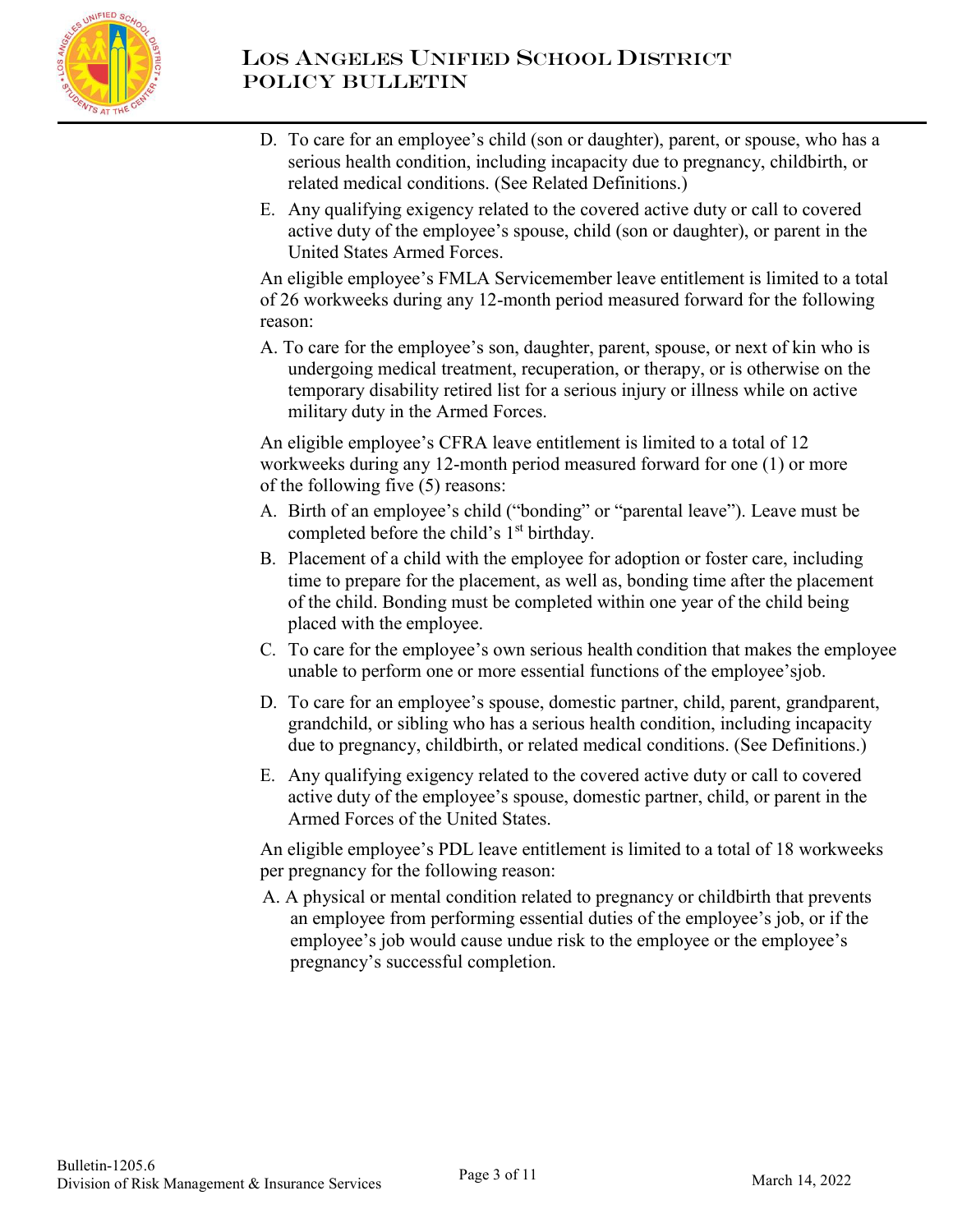

### **III. Certification: Medical, Qualifying Exigency, and Evidence of Relationship** Employees who request FMLA and CFRA leave for their own or a covered family member's serious health condition must submit a "Health Care Provider

Certification" (See form FMLA-1) within 15 calendar days of the request. The form must be complete and sufficient for FMLA and CFRA to be approved.

Employees who request FMLA and CFRA for a qualifying military exigency leave must submit a "Certification of Qualifying Exigency" (See form FMLA-9) within 15 calendar days of the request. The form must be complete and sufficient for FMLA and CFRA to be approved.

Employees who request FMLA and CFRA leave for bonding with a newborn or placement of a child through foster care or adoption must submit "Evidence of Relationship" (See form FMLA-8) within 15 calendar days of the request. The information must be complete and sufficient for FMLA and CFRA to be approved.

Employees who request PDL leave for their own pregnancy-related disability must submit a "Health Care Provider Certification" (See form FMLA-1) within 15 calendar days of the request. The form must be complete and sufficient for PDL to be approved.

If the Health Care Provider Certification, Certification of Qualifying Exigency, and/or the Evidence of Relationship is not complete and sufficient, the employee will be notified of the deficiencies in writing and given seven (7) calendar days to correct the deficiencies.

At the time the Site Administrator or Designee requests the Health Care Provider Certification, Certification of Qualifying Exigency, and/or the Evidence of Relationship the employee shall be advised of the anticipated consequences of his or her failure to provide adequate certification.

# **IV. Recertification**

If additional time for the current certification form is needed, either in the duration of condition or amount of leave needed, the employee must provide a new completed certification form.

# **V. Duration of FMLA, CFRA, and PDL Leave**

- A. FMLA and CFRA leave entitlements are limited to a total of 12 workweeks in a 12-month period measured forward from the date of the first FMLA and/or CFRA-qualifying reason for leave.
	- i. Based on a default work schedule of five (5) days per week, 12 workweeks or the equivalent of 60 workdays.
	- ii. An employee scheduled less than five (5) workdays per week is entitled to the number of workdays equal to 12 workweeks multiplied by the number of workdays scheduled per week.
	- iii. The 12-month period during which 12 workweeks of CFRA leave may be taken shall run concurrently with the 12-month period under the FMLA and shall commence the date leave taken under the FMLA commences when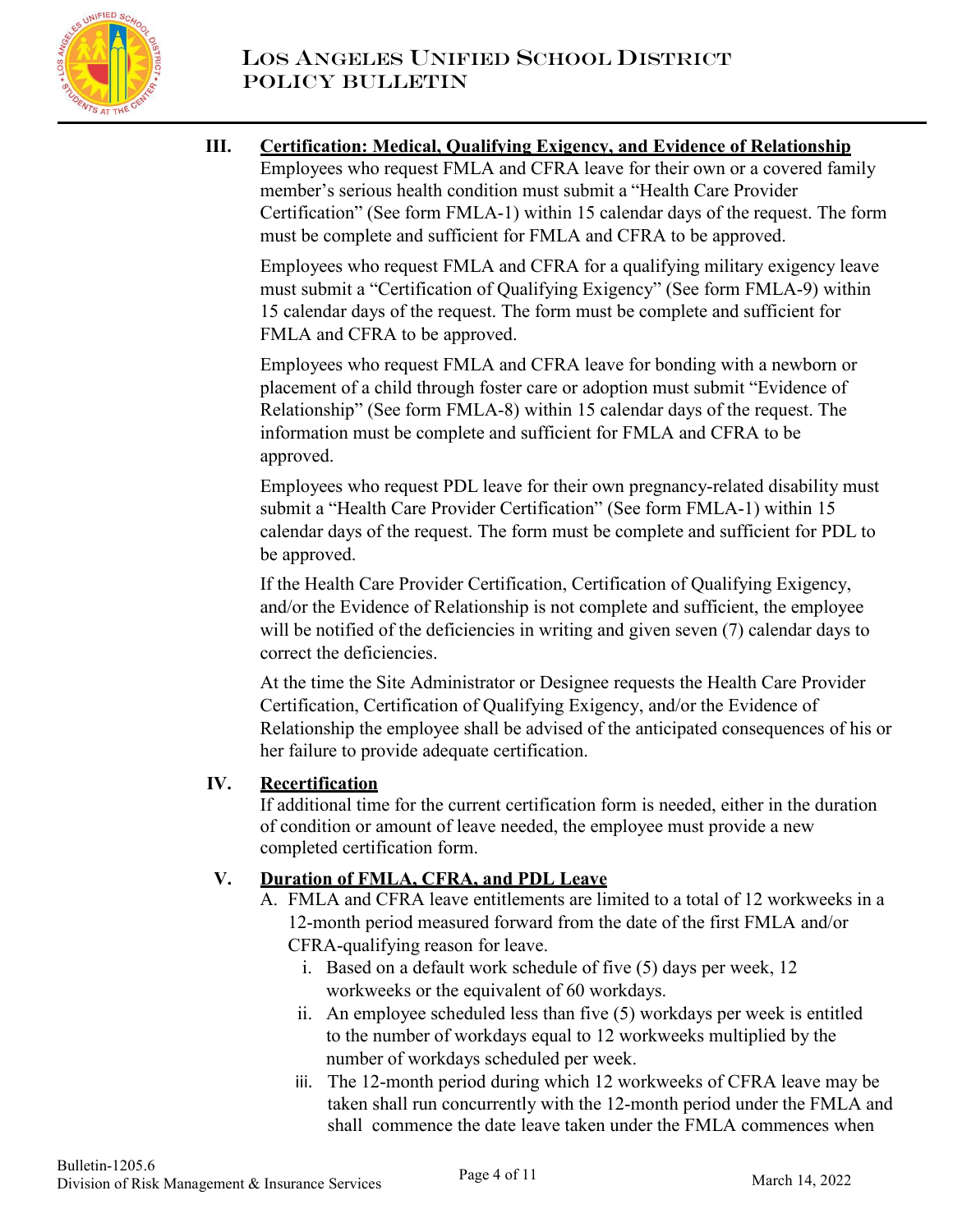

the FMLA-qualifying reason(s) for leave and the CFRA-qualifying reason(s) are the same. (See Reasons for Leave)

- B. FMLA Servicemember leave entitlement is limited to a total of 26 workweeks in a 12-month period measured forward from the date of the first FMLA-qualifying reason for leave.
	- i. Based on a default work schedule of five (5) days per week, 26 workweeks is the equivalent of 130 workdays.
	- ii. An employee scheduled less than five (5) workdays per week is entitled to the number of workdays equal to 26 workweeks multiplied by the number of workdays scheduled per week.
	- iii. The 12-month period during which FMLA Servicemember leave may be taken may not exceed 26 workweeks of entitlement, including any other FMLA-qualifying reason(s) for leave.
	- iv. For example, if an employee takes 12 workweeks of FMLA leave for his/her own serious health condition and subsequently requires a Servicemember leave, the employee's entitlement is limited to an additional 14 workweeks of FMLA leave.
- C. PDL leave entitlement is limited to a total of four (4) months which the District defines as 18 workweeks, per pregnancy measured forward from the date of the first PDL-qualifying reason for leave.
	- i. Based on a default work schedule of five (5) days per week, 18 workweeks is the equivalent of 90 workdays.
	- ii. An employee scheduled less than five (5) workdays per week is entitled to the number of workdays equal to 18 workweeks multiplied by the number of workdays scheduled per week.
- D. FMLA, CFRA, and/or PDL may be taken intermittently or as a reduced schedule
	- i. Intermittent FMLA, CFRA, and/or PDL is leave taken in separate blocks of time due to a single qualifying reason.
		- ii. A reduced schedule of FMLA, CFRA, and/or PDL leave involves a temporary change to an employee's daily assigned number of working days per week and/or hours per day (work schedule).
			- **1.** There must be a medical need for FMLA, CFRA, and/or PDL which can best be accommodated through an intermittent or reduced schedule leave.
			- **2.** A minimum leave duration of two (2) workweeks is required for parental (bonding) leave under the FMLA and CFRA.
				- **a.** The District allows employees to take parental (bonding) leave under the FMLA and CFRA of less than 2 workweeks on up to two (2) occasions.
				- **b.** The District does not allow employees to take parental (bonding) leave under the FMLA and CFRA as half days or a reduced schedule.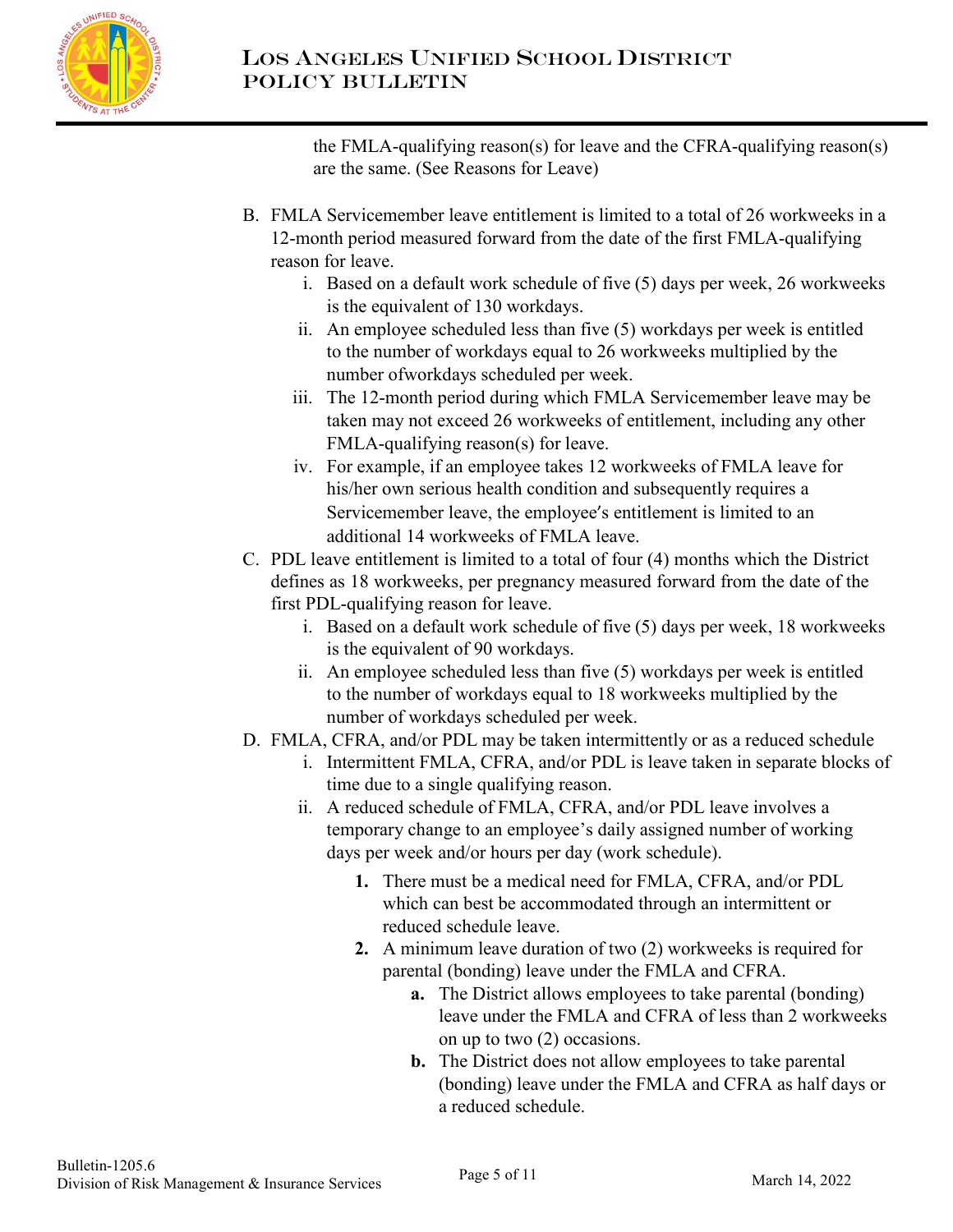

# **VI. Related Definitions**

- A. **Child (CFRA):** Biological, adopted, or foster child, a stepchild, a legal ward, child of a domestic partner, or a person to whom the employee stands *in loco parentis*.
- B. **Domestic Partner (CFRA Only):** A registered domestic partner within the meaning of California Family Code sections 297 through 297.5.
- C. **Essential Functions:** The fundamental job duties of the class description or employment position as defined in California Government Code 12926.
- D. **Family Care Leave:** Leave for the birth or the placement of a child through adoption or foster care with an employee or to care for a child, parent, spouse, domestic partner (CFRA only), grandparent (CFRA only), grandchild (CFRA only), or sibling (CFRA only) of the employee who has a serious health condition.
- E. **Grandchild (CFRA Only)**: Child of the employee's child.
- F. **Grandparent (CFRA Only):** Parent of the employee's parent.
- G. **Health Care Provider**: A licensed physician, surgeon, osteopathic physician or surgeon, podiatrist, dentist, clinical psychologist, optometrist, chiropractor (limited to treatment consisting of manual manipulation of the spine to correct a subluxation as demonstrated by X-ray), nurse practitioner, nurse-midwife, clinical social worker, physician assistant, or a Christian Science Practitioner listed with the First Church of Christ, Scientist in Boston, Massachusetts.
- H. **Incapacity:** An inability to work, attend school, or perform other regular activities due to a serious health condition, treatment thereof, or recovery therefrom.
- I. *In loco parentis***:** A type of relationship in which a person has put themselves in the situation of a parent by assuming and discharging the obligations of a parent to a minor child, including persons with day-to-day responsibilities to care for or financially support a minor child.
- J. **Intermittent Leave:** Leave taken in separate periods of time due to a serious health condition, rather than one continuous period.
- K. **Medical Leave:** Leave for an employee's own serious health condition that makes the employee unable to work at all or unable to perform any one or more of the essential job functions of the employee's position (job).
- L. **Next of Kin (FMLA Servicemember Leave Only):** Nearest blood relative other than the covered servicemember's spouse, parent, son, or daughter.
- M. **Parent:** Biological, adoptive, step or foster father or mother, parent-in-law (CFRA only), or any other individual who stood *in loco parentis* to the employee when the employee was a son or daughter as defined below.
- N. **Pregnancy Disability Leave (PDL):** Leave up to four (4) months (18 workweeks) taken for disability on account of pregnancy, childbirth, or a related medical condition.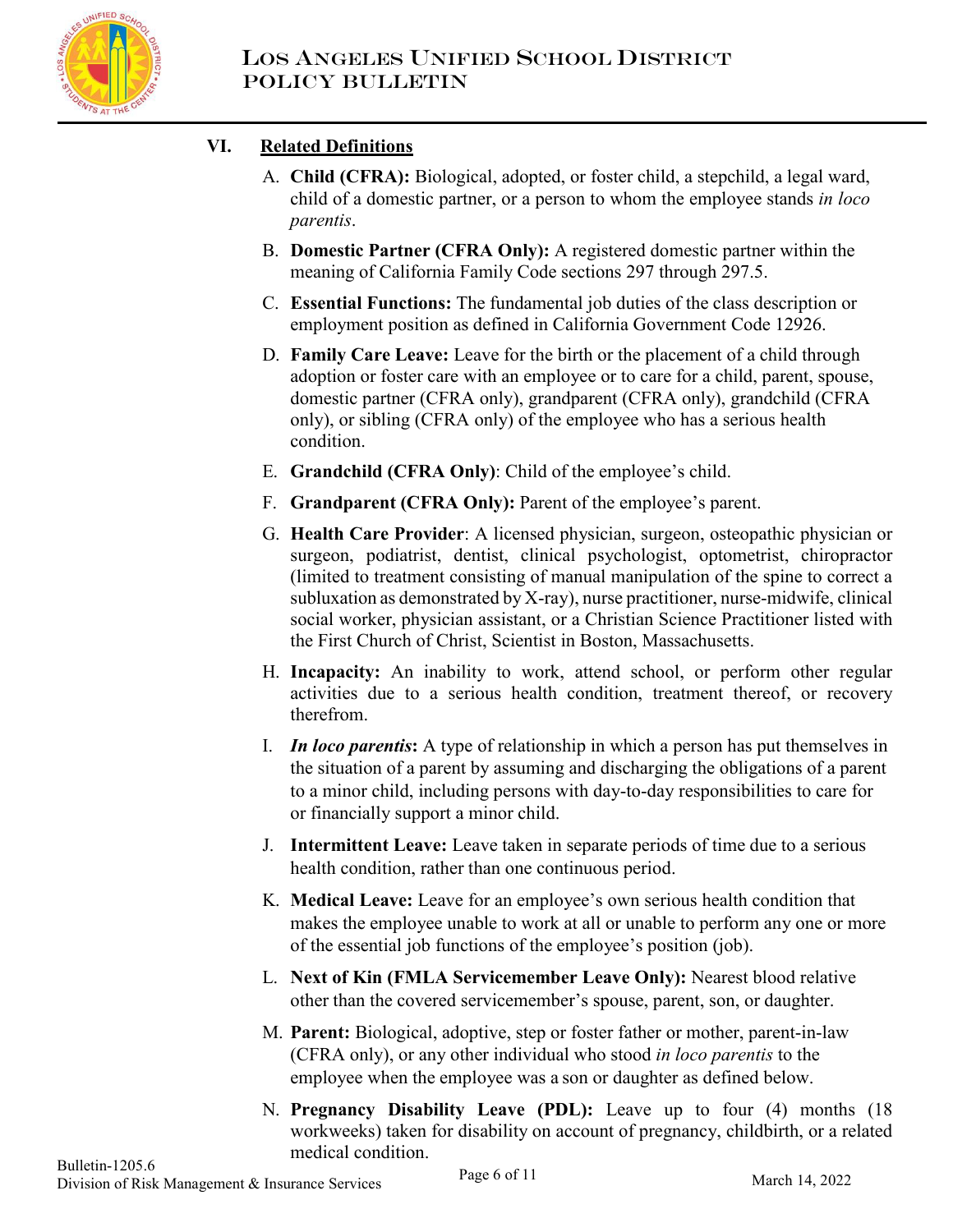

- O. **Reduced Work Schedule:** A leave schedule that reduces the employee's usual number of working hours per week, or hours per workday for a period of time.
- P. **Regimen of Continuing Treatment:** In-person treatment by a health care provider on at least one occasion within seven days of the first day of incapacity which results in continuing treatment under the health care provider's s.
- Q. **Serious Health Condition**: An illness, injury (including, but not limited to, onthe-job injuries and pregnancy), impairment, or physical or mental condition that involves inpatient care or a regimen of continuing treatment by a health care provider.
- R. **Sibling:** A person related to another person by blood, adoption, or affinity through a common legal or biological parent.
- S. **Site Administrator**: The employee's immediate supervisor or the immediate supervisor's designee.
- T. **Son or Daughter (FMLA):** Biological, adopted, or foster child, a stepchild, a legal ward, or a child of a person standing *in loco parentis* who is either under age 18 or age 18 or older and "incapable of self-care because of a mental or physical disability."
- U. **Spouse:** Husband or wife. This definition includes an individual in a same-sex or common-law marriage entered into in a state that recognizes such marriages.
- V. **Treatment:** Includes, but is not limited to, examinations to determine if a serious health condition exists and evaluations of the condition. Treatment does not include routine physical examinations, eye or dental examinations.

### **VII. Site Administrator Responsibilities**

### A. **Identify a Potential FMLA, CFRA, and/or PDL absence**

FMLA, CFRA, and/or PDL regulations require that the District recognize anemployee's need for FMLA, CFRA, and/or PDL protections.

The Site Administrator or Designee is responsible for initiating the required notifications and eligibility checks.

In all instances, the Site Administrator or Designee may ask additional questions to determine if the leave is FMLA, CFRA, and/or PDL-qualifying.

### B. **Check Eligibility**

The Site Administrator or Designee shall determine if the employee is eligible for FMLA, CFRA, and/or PDL protections. (See Eligibility)

The Site Administrator shall give the employee the Notice of Employee Eligibility & Entitlement and Rights & Responsibilities (Form FMLA-2).

The notice must be provided in writing within five (5) business days of recognizing the need for FMLA, CFRA, and/or PDL. Verbal notice is not sufficient.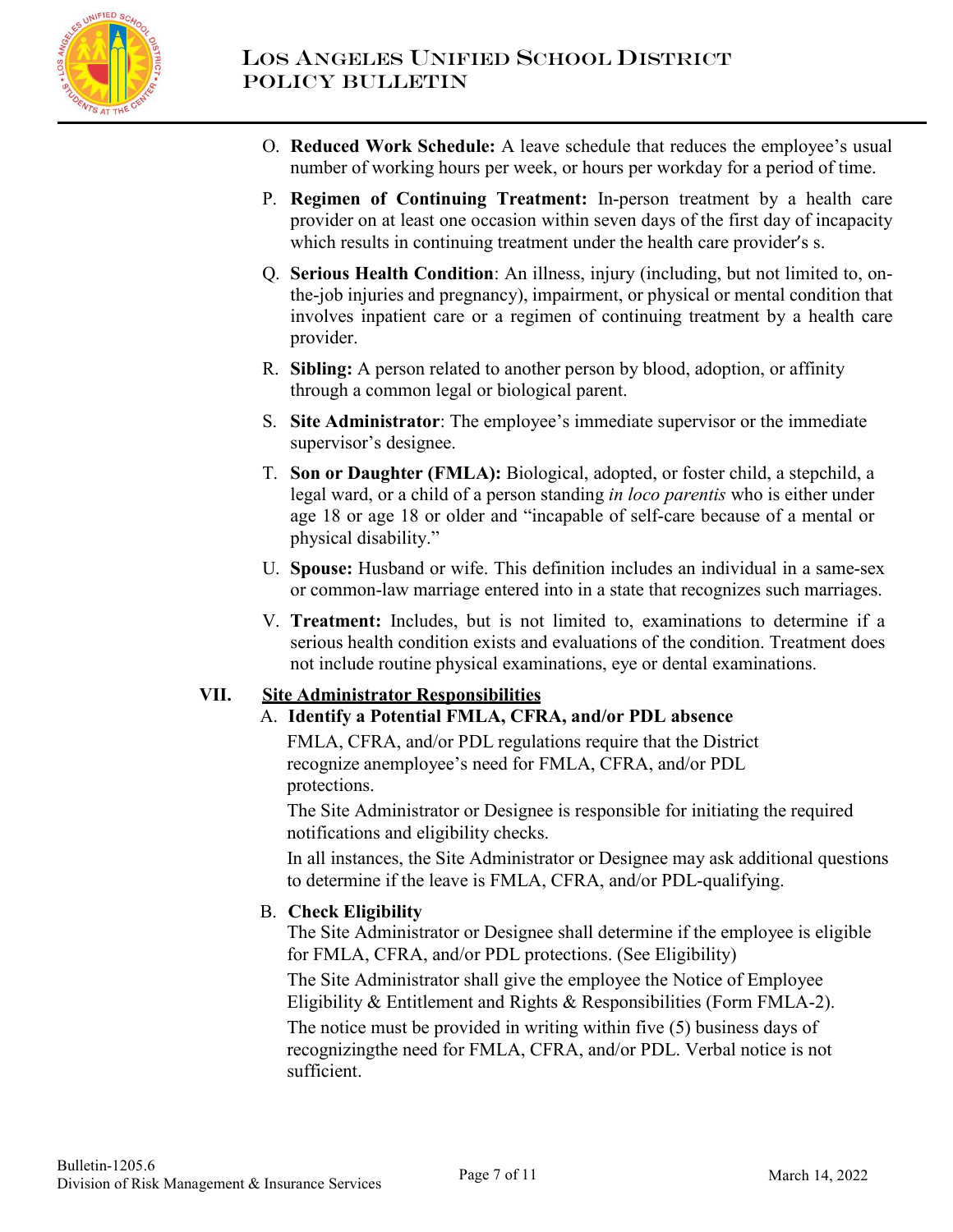

If the employee does not meet the eligibility requirements, the Site Administrator or Designee shall give the employee the Designation Not Approved Notice (Form FMLA-4). The notice must be provided in writing within five (5) business days of determining the employee is not eligible for FMLA and CFRA.

### C. **Request Certification**

If an employee has a qualifying FMLA, CFRA, and/or PDL absence and is eligible for FMLA, CFRA, and/or PDL protections, the Site Administrator or Designee shall request the appropriate certification from the employee, unless already provided.

The Site Administrator or Designee shall give the employee the Health Care Provider Certification (Form FMLA-1), Certification of Qualifying Exigency (Form FMLA-9), or Evidence of Relationship (Form FMLA-8) Information Sheet if it has not been submitted by the employee at the time notice of the need for absence is provided. (See Certification: Medical, Qualifying Exigency, and Evidence of Relationship)

### D. **Designating an Absence**

Once the Site Administrator or Designee has reviewed the Health Care Provider Certification, Certification of Qualifying Exigency, or Evidence of Relationship and determined the absence is being taken for an FMLA, CFRA, and/or PDL qualifying reason, an Approval Designation Notice (Form FMLA-3) shall be given to the employee.

If the Health Care Provider Certification, Certification of Qualifying Exigency, or Evidence of Relationship is not received, is incomplete, or is not for an FMLA, CFRA, and/or PDL-qualifying reason, the Designation Not Approved Notice (Form FMLA-4) shall be given to the employee.

In all instances, the designation notice shall be given to the employee in writing within five (5) business days of the determination.

### E. **Track Amount of FMLA, CFRA, and PDL Time Used**

The Site Administrator or Designee is responsible for tracking usage based on available entitlement, monitoring frequency, and duration of intermittent and reduced schedule absences, and identifying the exhaustion and/or end of FMLA,CFRA, and/or PDL entitlement.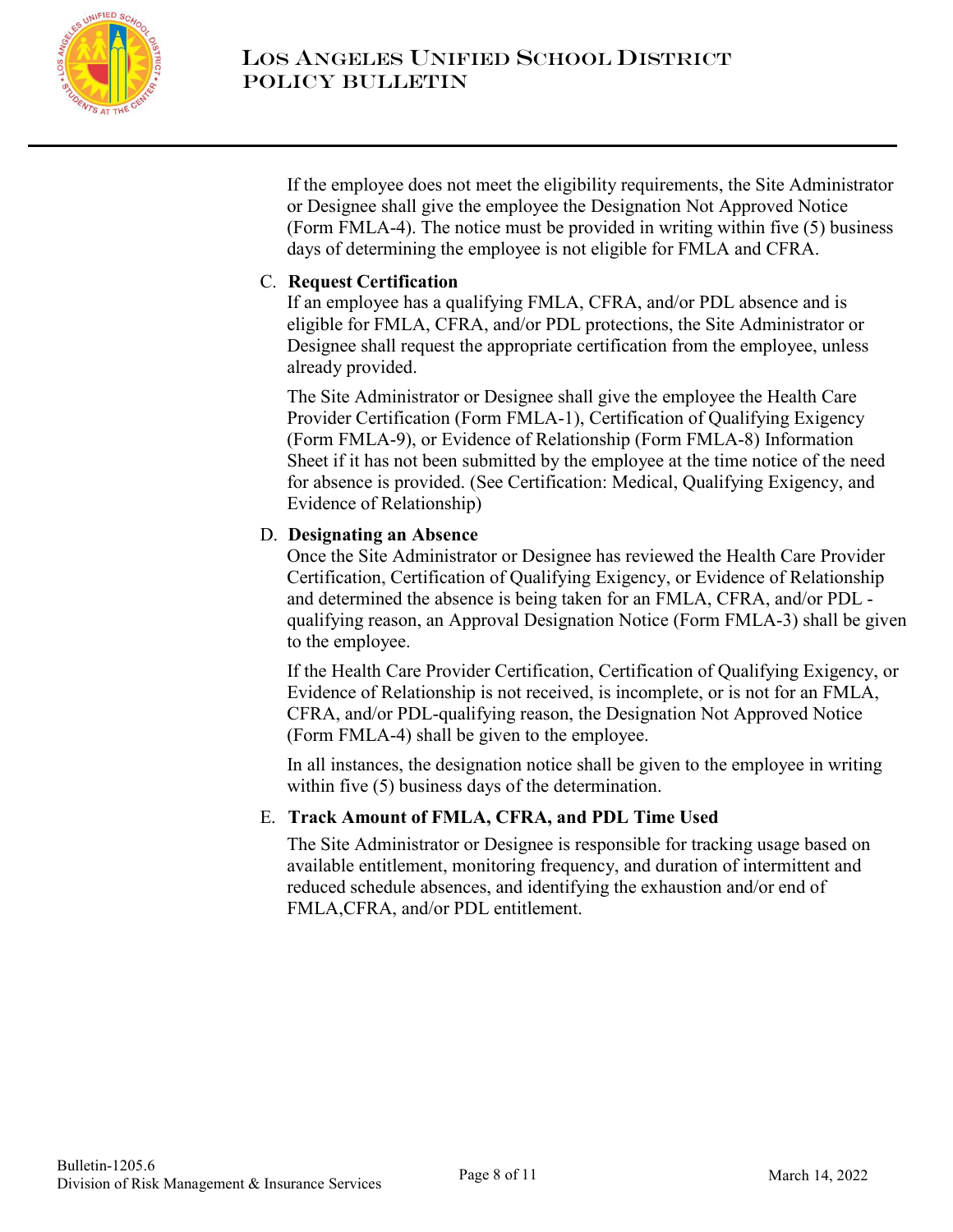

### F. **Maintain Documentation**

All certifications, re-certifications, Evidence of Relationship documents, and medical histories of the employee or the employee's spouse, domestic partner, parent, child, grandparent, grandchild, sibling, and son or daughter are subject to the various privacy protections and must be confidentially maintained.

All FMLA, CFRA, and/or PDL documentation relating to the employee or the employee's spouse, domestic partner, parent, child, grandparent, grandchild, sibling, and son or daughter must be kept in a *confidential* file separate from the employee's regular personnel records. If the employee is taking a formal leave of absence (i.e. more than 20 working days), the original paperwork must be submitted to the appropriate Human Resources department and a copy should be kept at the work location.

## **VIII. Employee Rights**

Employees will have the following rights while on paid or unpaid FMLA, CFRA, and/or PDL leave:

A. Paid or unpaid FMLA, CFRA, and/or PDL leave will not constitute a break in service to establish longevity or seniority, or for layoff, recall, promotion, job assignment, or seniority-related benefits.

Unpaid FMLA, CFR, and/or PDL leave, however, is not treated as credited service time for permanency, retirement, or benefit accrual, vesting, and eligibility with CalSTRS or CalPERS.

- B. Maintenance of health benefits during any period of FMLA, CFRA, and/or PDL leave under the same conditions as if the employee had continued to work. If an employee goes into an unpaid status while on FMLA, CFRA, and/or PDL leave the District will continue to pay its portion of the health benefits premiums. Employees who pay a portion of their health benefits premiums are required to continue to pay their portion of the health benefits premium regardless of their status (i.e., paid or unpaid).
- C. Reinstatement to the same or equivalent position upon return from FMLA, CFRA, and/or PDL leave, subject to seniority rules in the event of layoffs in the employee's position. If the leave extends beyond the end of the employee's FMLA, CFRA, and/or PDL entitlement, the employee does not have return rights under FMLA, CFRA, and/or PDL. However, the employee may have rights under their respective Collective Bargaining Agreement and/or Personnel Commission Rules.

Where there is a conflict between the provisions of FMLA, CFRA, and/or PDL. The provision which provides the greater family or medical leave rights to the employee will prevail.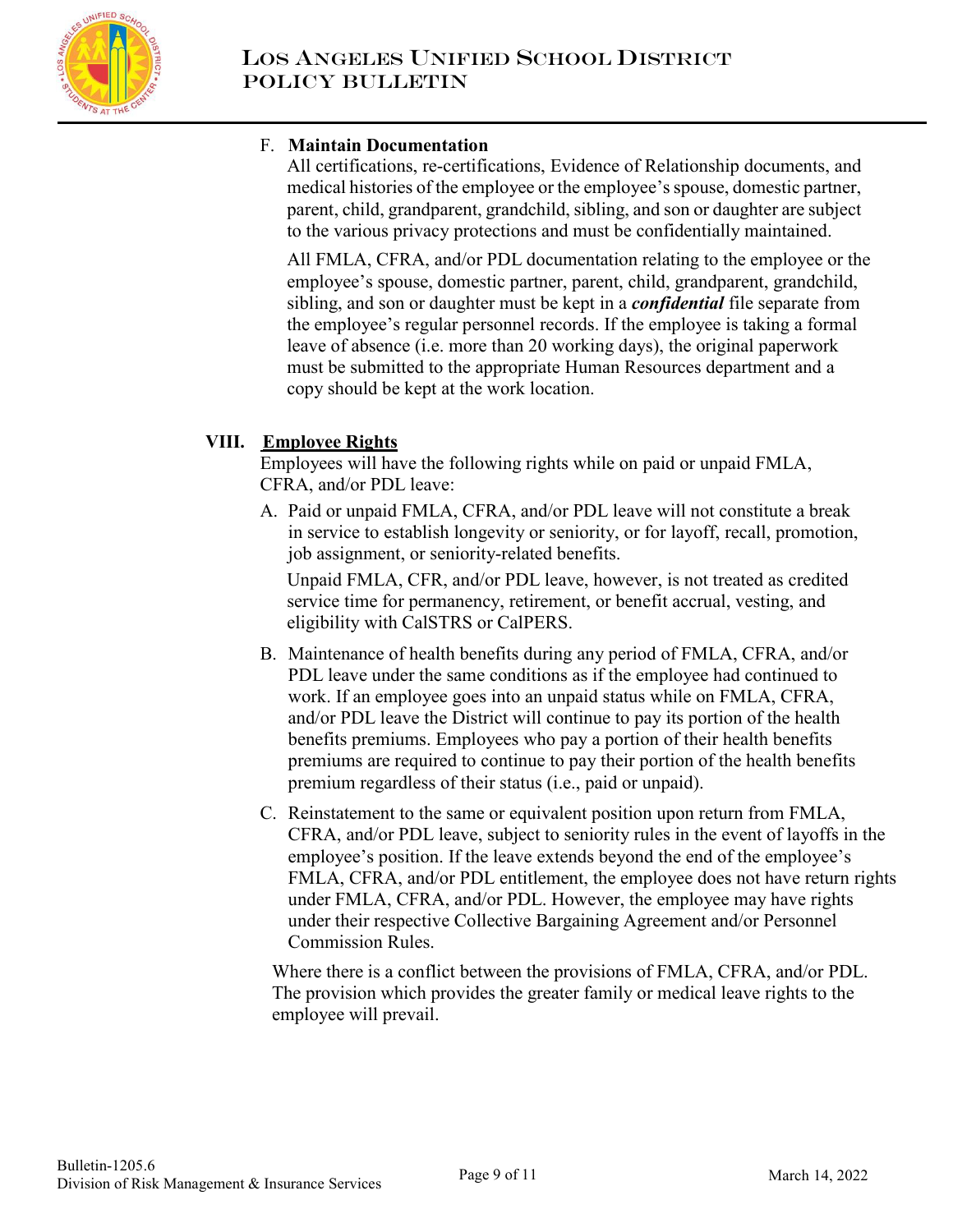

## **IX. Employee Responsibilities**

Employees will have the following responsibilities while on FMLA, CFRA, and/or PDL leave:

- A. Provide the Site Administrator with at least 30 days advance notice of when and how much FMLA, CFRA, and/or PDL leave is needed when the leave is foreseeable.
- B. When the need for leave is not foreseeable, the employee is expected to notify the Site Administrator as soon as practicable based upon the facts and circumstances.
- C. Comply with the usual and customary call-in and reporting procedures in accordance with their work location and Collective Bargaining Agreement.
- D. Once approved for a particular FMLA, CFRA, and/or PDL-qualifying leave reason, employees are required to reference that leave reason or the FMLA, CFRA, and/or PDL when reporting absences and/or requesting additional leave.

In all instances, the employee is responsible for responding to questions from the Site Administrator or Designee to determine if the leave is FMLA, CFRA, and/orPDL-qualifying.

- E. Make a reasonable effort to schedule treatment so as not to disrupt District operations.
- F. Employees who pay a portion of their health benefits premiums are required to continue to pay their portion of the health benefits premium regardless of their pay status (i.e. paid or unpaid).
- G. An employee may be required to reimburse the District for health insurance premiums paid on behalf of the employee during their FMLA, CFRA, and/or PDL leave if the employee does not return to work following FMLA, CFRA, and/or PDL leave for a reason other than:
	- 1. The continuation, recurrence, or onset of a serious health condition which would entitle him or her to FMLA and CFRA leave;
	- 2. The continuation, recurrence, or onset of a covered servicemember's serious injury or illness which would entitle the employee to FMLA and CFRA leave; or
	- 3. Other circumstances beyond the employee's control.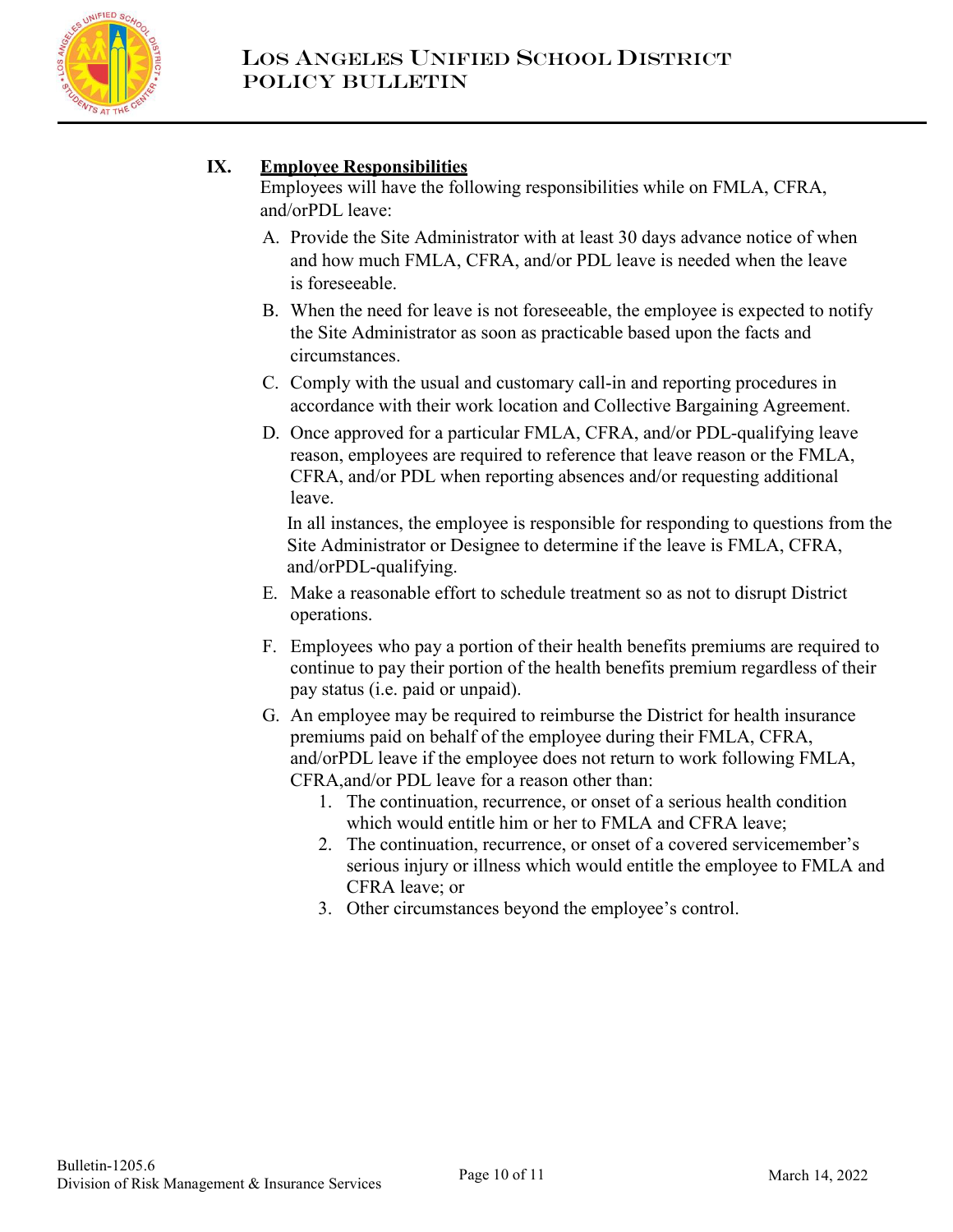

# **X. Compensation**

FMLA, CFRA, and/or PDL can be paid, unpaid, or a combination of both. If the FMLA and CFRA absence is for the employee's own serious health condition the employee is required to use any available full-pay and half-pay illness and/or vacation time before going unpaid.

Employees on PDL leave are allowed, but not required to use any available full-pay and half-pay illness and/or vacation time.

If the FMLA and CFRA absence are to care for the employee's spouse, domestic partner, parent, child, grandparent, grandchild, sibling, and son or daughter, the employee has the option to use Kin Care and is required to use any available Personal Necessity and vacation time. All other time is unpaid.

If the employee is receiving benefits under the California Paid Family Leave program, however, the employee is not required to use available Kin Care, Personal Necessity, or vacation benefits.

### **XI. Non-Retaliation/Protection from Interference FMLA, CFRA & PDL Rights** Employers are prohibited from interfering with an employee's right to utilize FMLA, CFRA, and/or PDL. Interfering includes discriminating or retaliating against an employee for having exercised or attempted to exercise FMLA, CFRA, and/or PDL rights. Employees have the right to utilize FMLA, CFRA, and/or PDL leave for any qualifying reason without criticism or discouragement. Also, an employee must not be subject to discipline for the exercise of FMLA, CFRA, and/or PDL rights.

Retaliation and/or Interference does not include an employer's pertinent contact/communications with the employee regarding the employee's job. The employer, however, is not permitted to contact the employee to induce the employeeto return from leave or to require the employee to perform actual work.

While an employee can freely exercise their right to take FMLA, CFRA, and/or PDL leave under the law and not be disciplined for doing so, taking a protected leave of absence will not affect pending disciplinary proceedings or prevent discipline from being issued that is based upon legitimate reasons related to work performance and/or conduct.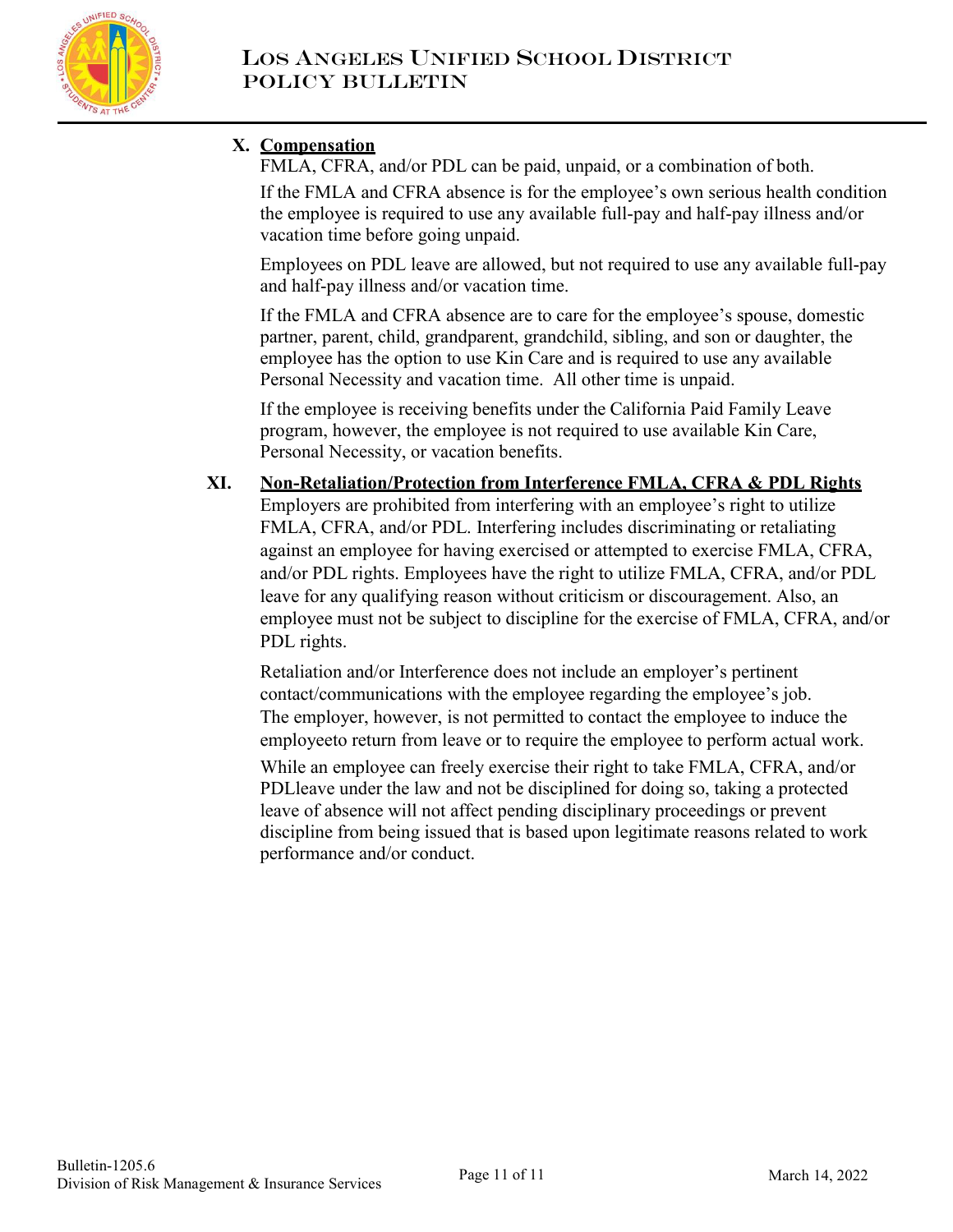

# LOS ANGELES UNIFIED SCHOOL DISTRICT POLICY BULLETIN

| This is a policy of the Los Angeles Unified School District. This policy is<br>established in accordance with the federal Family and Medical Leave Act, the<br>California Family Rights Act, and the California Pregnancy Disability Leave Law.                                                                                                                                                                                                                                                                                                                                                                                                                                                                                                                                                                                                                                                                                                                                    |
|------------------------------------------------------------------------------------------------------------------------------------------------------------------------------------------------------------------------------------------------------------------------------------------------------------------------------------------------------------------------------------------------------------------------------------------------------------------------------------------------------------------------------------------------------------------------------------------------------------------------------------------------------------------------------------------------------------------------------------------------------------------------------------------------------------------------------------------------------------------------------------------------------------------------------------------------------------------------------------|
| Los Angeles Unified School District FMLA/CFRA website: http://fmla.lausd.net                                                                                                                                                                                                                                                                                                                                                                                                                                                                                                                                                                                                                                                                                                                                                                                                                                                                                                       |
| Collective Bargaining Agreements located on the LAUSD "Labor Relations"<br>website:<br>From the LAUSD homepage go to "Office" then "Labor Relations"                                                                                                                                                                                                                                                                                                                                                                                                                                                                                                                                                                                                                                                                                                                                                                                                                               |
| <b>Personnel Commission Rules:</b><br>From the LAUSD homepage go to "Office" then "Personnel Commission"                                                                                                                                                                                                                                                                                                                                                                                                                                                                                                                                                                                                                                                                                                                                                                                                                                                                           |
| United States Department of Labor, FMLA Regulations:<br>http://www.dol.gov/dol/topic/benefits-leave/fmla.htm                                                                                                                                                                                                                                                                                                                                                                                                                                                                                                                                                                                                                                                                                                                                                                                                                                                                       |
| California Department of Fair Employment and Housing, CFRA Regulations:<br>https://www.dfeh.ca.gov                                                                                                                                                                                                                                                                                                                                                                                                                                                                                                                                                                                                                                                                                                                                                                                                                                                                                 |
| California Department of Fair Employment and Housing, California Pregnancy<br>Disability Leave Act: https://www.dfeh.ca.gov                                                                                                                                                                                                                                                                                                                                                                                                                                                                                                                                                                                                                                                                                                                                                                                                                                                        |
| California Employment Development Department, California Paid FamilyLeave:<br>https://www.edd.ca.gov                                                                                                                                                                                                                                                                                                                                                                                                                                                                                                                                                                                                                                                                                                                                                                                                                                                                               |
| For assistance or further information, contact the Division of Risk Management $\&$<br>Insurance Services, Integrated Disability Management Branch at 213-241-3954 or<br>http://fmla.lausd.net.                                                                                                                                                                                                                                                                                                                                                                                                                                                                                                                                                                                                                                                                                                                                                                                    |
| 1. Health Care Provider Certification Form - Employee or Family Member Medical<br>and/or Serious Health Condition (Form FMLA-1)<br>2. Employee Eligibility & Entitlement and Rights & Responsibilities Notice (Form<br>$FMLA-2)$<br>3. Approval Designation Notice (Form FMLA-3)<br>4. Designation Not Approved Notice (Form FMLA-4)<br>5. Exhaustion of Protected Absence Notice (Form FMLA-5)<br>6. Complete and Sufficient Certification Notice (Form FMLA-7)<br>7. Evidence of Relationship (EOR) Information Sheet – Newborn, Foster Care, or<br>Adoption Parental Leave (Form FMLA-8)<br>$C_{\mathcal{A}}$ $C_{\mathcal{A}}$ $C_{\mathcal{A}}$ $C_{\mathcal{A}}$ $C_{\mathcal{A}}$ $C_{\mathcal{A}}$ $C_{\mathcal{A}}$ $C_{\mathcal{A}}$ $C_{\mathcal{A}}$ $C_{\mathcal{A}}$ $C_{\mathcal{A}}$ $C_{\mathcal{A}}$ $C_{\mathcal{A}}$ $C_{\mathcal{A}}$ $C_{\mathcal{A}}$ $C_{\mathcal{A}}$ $C_{\mathcal{A}}$ $C_{\mathcal{A}}$ $C_{\mathcal{A}}$ $C_{\mathcal{A}}$<br>$\Omega$ |
|                                                                                                                                                                                                                                                                                                                                                                                                                                                                                                                                                                                                                                                                                                                                                                                                                                                                                                                                                                                    |

8. Certification of Qualifying Exigency for Family Military Leave (Form FMLA-9)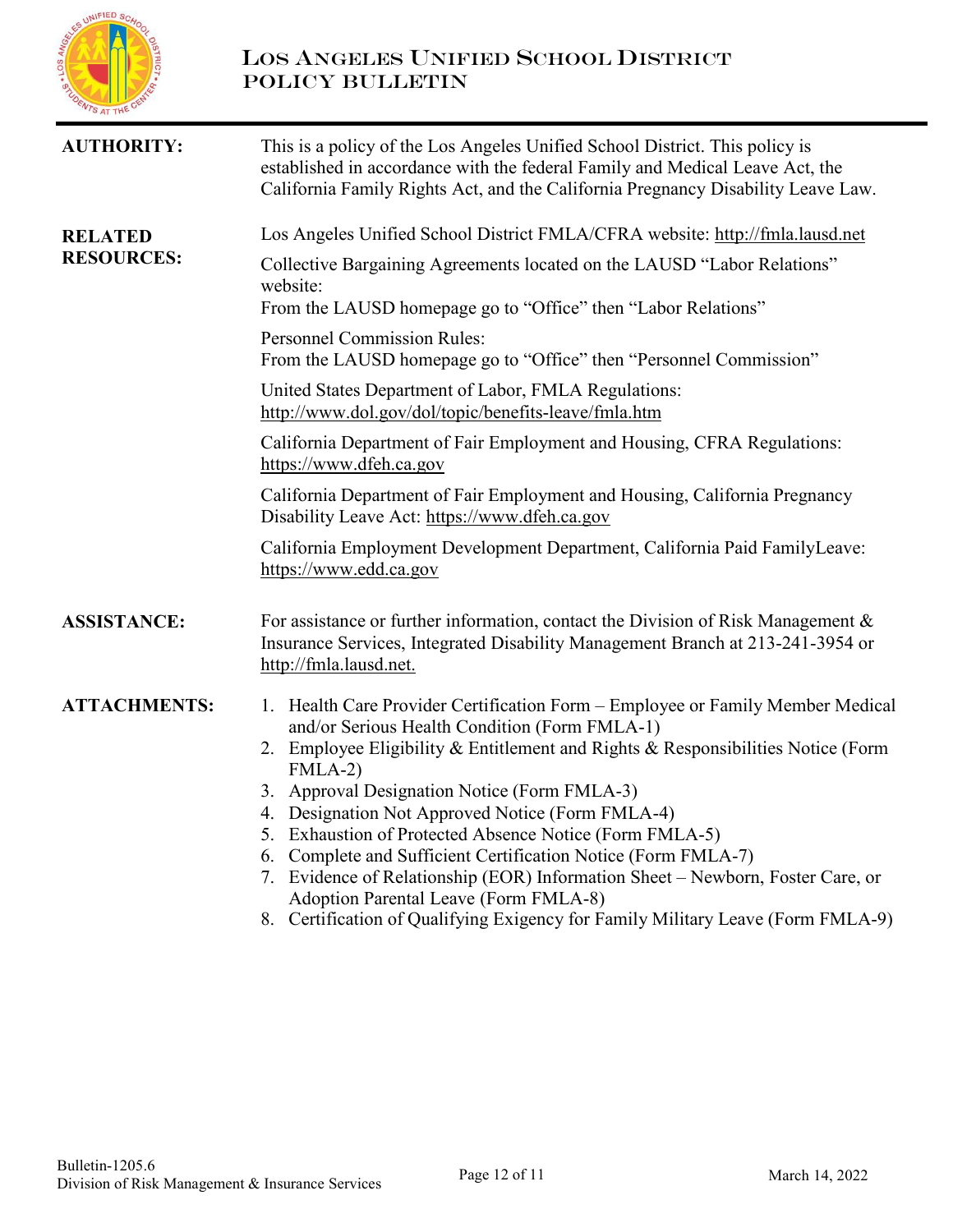

School Site/Division

#### **LOS ANGELES UNIFIED SCHOOL DISTRICT**

Personnel Commission Classified Employment Services Branch Human Resources Certificated Assignments & Support Services

**Health Care Provider Certification Form**

Employee or Family Member Medical and/or Serious Health Condition Family and Medical Leave Act (FMLA), California Family Rights Act (CFRA), Pregnancy Disability Leave (PDL)

EE Name: EMP #:

#### **SECTION I: For Completion by the SUPERVISOR**

**INSTRUCTIONS:** Complete Section I and attach class description before giving this form to the employee. You may not ask an employee to disclose information other than what is permitted under the applicable regulations. Employers must maintain confidential leave records that document an employee's medical certifications/recertification, separately from the employee's personnel files.

| Supervisor/Administrator | Date                  |
|--------------------------|-----------------------|
|                          |                       |
| <b>Employee Name</b>     | Employee #            |
|                          |                       |
| Employee Job Title       | Regular Work Schedule |
|                          |                       |

Supervisor should attach class description.

#### **SECTION II: For Completion by the EMPLOYEE**

**INSTRUCTIONS:** You are required to submit a timely, complete and sufficient medical certification to support requests for protected absences and/or formal Leave of Absence. Submittal of the medical certification is required by LAUSD in order to obtain and/or retain leave protections. **This form should be completed and returned within 15 calendar days of request.**  Failure to provide a complete and sufficient medical certification may result in the delay or denial of your request for protected absences and/or formal Leave of Absence.

| RELEASE OF MEDICAL INFORMATION:                                                                                                                                 |
|-----------------------------------------------------------------------------------------------------------------------------------------------------------------|
| I hereby authorize any physician/health care provider who has provided medical care regarding any condition related to the current Leave of Absence request     |
| to release any or all pertinent information and records to the Los Angeles Unified School District. DO NOT disclose a diagnosis. By signing this authorization, |
| I give my health care provider permission to respond to the District's requests to verify authenticity of the Certification below.                              |
| Employee's Full Name                                                                                                                                            |

| Employee's Signature                      |                                                          | Date |
|-------------------------------------------|----------------------------------------------------------|------|
| Family Member's Name (If Applicable)      | Family Member's Relationship to Employee (If Applicable) |      |
| Family Member's Signature (If Applicable) |                                                          | Date |

If absence is for 20 CONSECUTIVE WORKING DAYS OR LESS, this form will remain at the employee's site.

If absence is for MORE THAN 20 CONSECUTIVE WORKING DAYS, a District formal Leave of Absence is required and this form will be forwarded by the employee to the appropriate personnel office, with a copy retained at the site.

- ☐ Personnel Commission Classified Employment Services Branch, PH: 213.241.6300, PO Box 513307, Los Angeles, CA 90051-1307
- $\Box$  Human Resources Certificated Assignments & Support Services, PH: 213.241.5100, PO Box 3307 (Dept. S), Los Angeles, CA 90051
- ☐ Human Resources Administrative Assignments Unit, PH: 213.241.6365, PO Box 3307, Los Angeles, CA 90051
- $\Box$  DACE Personnel Unit, 333 S. Beaudry Ave, PH: 213.241.3150, 15<sup>th</sup> Floor, Los Angeles, CA 90017
- $\Box$  Early Childhood Education Unit, 333 S. Beaudry Ave, PH: 213.241.2404, 15<sup>th</sup> Floor, Los Angeles, CA 90017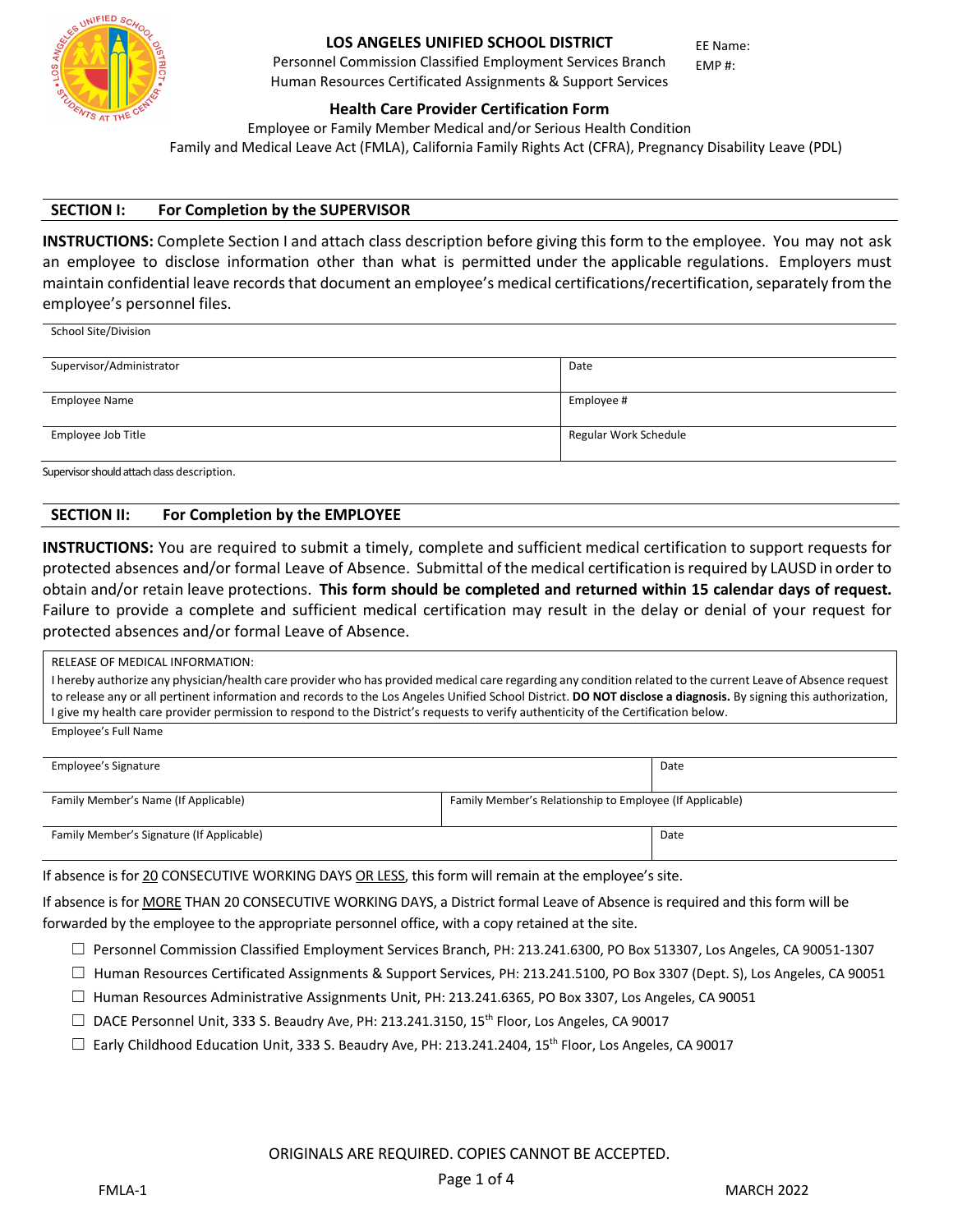

Personnel Commission Classified Employment Services Branch Human Resources Certificated Assignments & Support Services

EE Name: EMP #:

#### **Health Care Provider Certification Form**

Employee or Family Member Medical and/or Serious Health Condition Family and Medical Leave Act (FMLA), California Family Rights Act (CFRA), Pregnancy Disability Leave (PDL)

#### **SECTION III: For Completion by the HEALTH CARE PROVIDER**

**INSTRUCTIONS:** Please provide complete answers to all applicable questions below and be sure to sign and date page 3. Several questions seek a response regarding the frequency or duration of a condition and/or treatment. Your answer should be your BEST ESTIMATE based upon your examination of the patient and your prognosis. Please be as specific as possible, noting that terms such as "as needed," "unknown," or "indeterminate" may not be sufficient to determine FMLA, CFRA and/or PDL coverage. Limit your responses to address only the condition for which the employee is seeking protected absences and/or formal Leave of Absence.

The Genetic Information Nondiscrimination Act of 2008, Title II (GINA) prohibits employers and other entitles covered by GINA, from requesting genetic information of an individual or family member, except as specifically allowed by this law. To comply with GINA, do not provide any genetic information when responding to this request for medical information.

|    | PART A: MEDICAL FACTS OF PATIENT'S CONDITION(S)                                                                                                                                                                             |  |
|----|-----------------------------------------------------------------------------------------------------------------------------------------------------------------------------------------------------------------------------|--|
|    | 1. Approximate date condition commenced:                                                                                                                                                                                    |  |
|    | Probable duration of condition: _                                                                                                                                                                                           |  |
| 2. | Does the patient's medical condition qualify as a serious health condition?<br>NO<br>YES $\Box$                                                                                                                             |  |
| 3. | If yes, check any/all definitions of serious health conditions below (A-F) that apply. (Detailed List Attached)                                                                                                             |  |
|    | A. In-patient care in a hospital, hospice, or residential medical care facility:                                                                                                                                            |  |
|    |                                                                                                                                                                                                                             |  |
|    | B. Serious incapacity of more than 3 consecutive calendar days plus 2 treatments. If yes, patient's first health care<br>provider visit (in-person or tele med) is/was within the first 7 days of incapacity with:          |  |
|    | 2 or more treatments within 30 days of first day of incapacity; and/or<br>YES $\square$<br>NO<br>$\circ$<br>1 treatment which results in a continuing regimen of care that includes:<br>$\circ$                             |  |
|    | Medication, other than over-the-counter, prescribed; and/or<br>YES $\Box$<br>$NO$ $\Box$                                                                                                                                    |  |
|    | Referral to and/or evaluated or treated by other health care provider(s)?<br>YES $\square$<br>NO<br>$\bullet$                                                                                                               |  |
|    | C. Incapacity causing absence due to pregnancy or pre-natal care:<br>Expected delivery date:                                                                                                                                |  |
|    | D. Serious chronic condition causing incapacity and requiring treatments.<br>ப                                                                                                                                              |  |
|    | E. Serious permanent condition or serious long-term condition.                                                                                                                                                              |  |
|    | F. Multiple treatments for serious health condition.                                                                                                                                                                        |  |
| 4. | Answer question "A" based upon either the attached job description of the employee's essential functions or the<br>employee's own description of his/her job functions, if the job description is not provided.             |  |
|    | A. If this certification is to cover protected absence(s) (FMLA/CFRA/PDL) for the serious health condition of the employee,<br>please answer the following:                                                                 |  |
|    | Does the condition create periods of incapacity that prevent the employee from performing one or more of his/her<br>job functions? YES $\Box$<br>NO <sub>1</sub>                                                            |  |
|    | If the certification is for the care of the employee's family member, please answer the following:<br>В.                                                                                                                    |  |
|    | Does (or will) the patient require assistance from the employee for basic medical hygiene, nutritional needs,<br>safety, transportation, psychological comfort, and/or arranging for third-party care? YES $\Box$ NO $\Box$ |  |
|    | Answer questions 5 & 6 for a District formal Leave of Absence only.                                                                                                                                                         |  |
|    | 5. Is the employee's medical condition work related (Industrial Injury)?<br>YES $\square$<br>NO                                                                                                                             |  |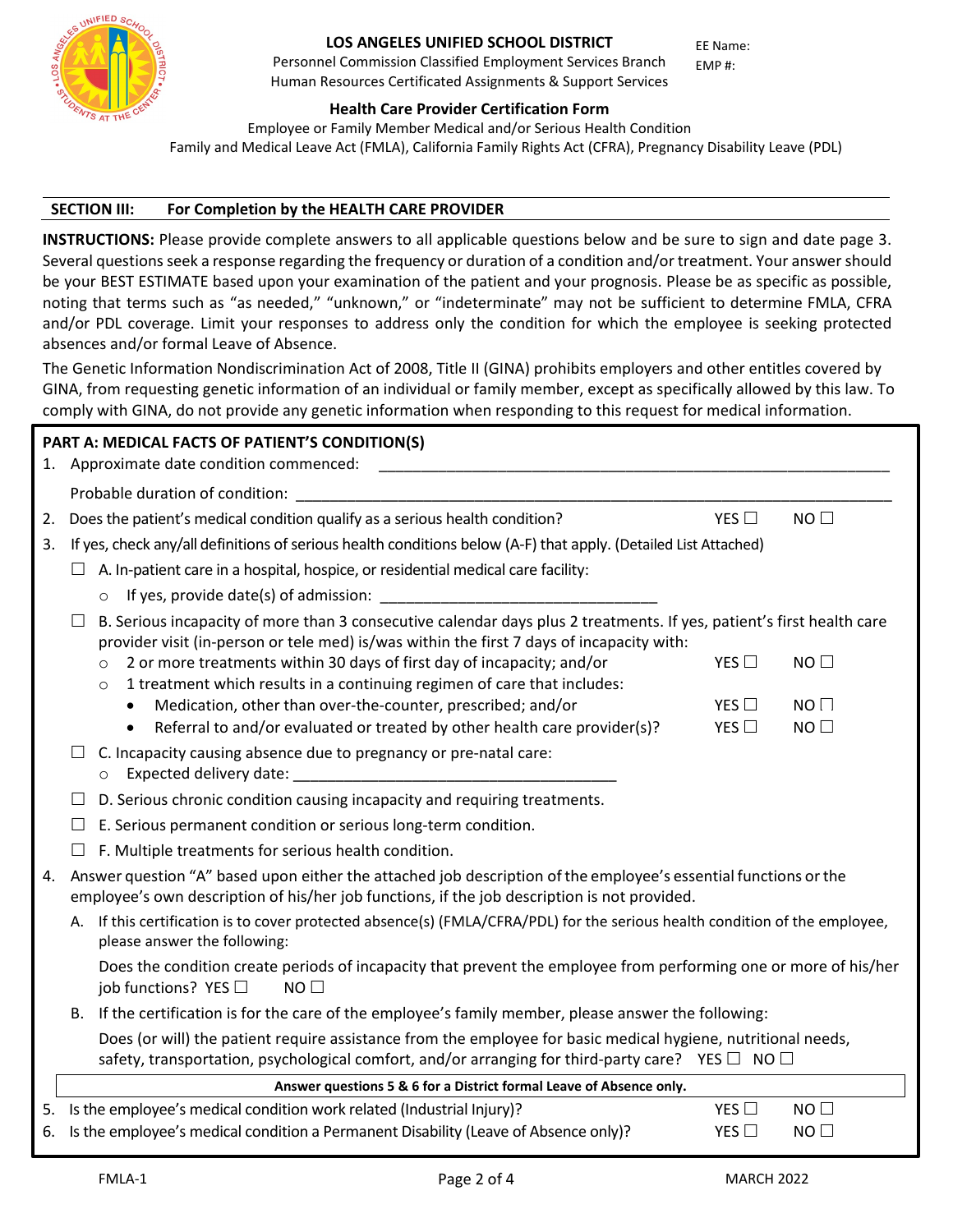| <b>SALE AND READ SCHOOLS BENDER</b><br><b>STORATS AT THE CENTER</b> |  |  |
|---------------------------------------------------------------------|--|--|
|                                                                     |  |  |

EE Name: EMP #:

Personnel Commission Classified Employment Services Branch Human Resources Certificated Assignments & Support Services

### **Health Care Provider Certification Form**

Employee or Family Member Medical and/or Serious Health Condition Family and Medical Leave Act (FMLA), California Family Rights Act (CFRA), Pregnancy Disability Leave (PDL)

|    | <b>SECTION III:</b>                |                                                      | For Completion by the HEALTH CARE PROVIDER, CONTINUED                                                                                                                                                                                                                                                                                                                    |                |  |
|----|------------------------------------|------------------------------------------------------|--------------------------------------------------------------------------------------------------------------------------------------------------------------------------------------------------------------------------------------------------------------------------------------------------------------------------------------------------------------------------|----------------|--|
|    |                                    | <b>PART B: AMOUNT OF LEAVE NEEDED</b>                |                                                                                                                                                                                                                                                                                                                                                                          |                |  |
| 1. |                                    |                                                      | Single Continuous Period of Time: Is it medically necessary for the employee to be absent from work due to the<br>medical condition or serious health condition of the employee or family member? Yes $\square$ No $\square$                                                                                                                                             |                |  |
|    |                                    |                                                      | If yes, estimate the beginning and ending dates for the period of incapacity FROM: ____________THROUGH _______                                                                                                                                                                                                                                                           |                |  |
|    |                                    |                                                      | Answer questions 2, 3, and/or 4 only if the employee requires leave on a reduced or intermittent basis.                                                                                                                                                                                                                                                                  |                |  |
| 2. |                                    |                                                      | Reduced Schedule Leave: Is it medically necessary for the employee to work less than the employee's normal work<br>schedule due to the serious health condition of the employee or family member? Yes $\Box$ No $\Box$                                                                                                                                                   |                |  |
|    |                                    |                                                      | If yes, indicate the part-time or reduced work schedule. The employee should work no more than:                                                                                                                                                                                                                                                                          |                |  |
|    |                                    |                                                      | ______________ Hours per day; ____________ days per week; FROM ________________THROUGH _________________                                                                                                                                                                                                                                                                 |                |  |
|    |                                    |                                                      |                                                                                                                                                                                                                                                                                                                                                                          |                |  |
| 3. |                                    | each, including any travel time and recovery period: | Medical Appointments or Treatment: Is it medically necessary for the employee to be absent from work for medical<br>appointments and/or treatment due to the serious health condition of the employee or family member? Yes $\Box$ No $\Box$<br>If yes, estimate treatment schedule, if any, including the dates of any scheduled appointments and the time required for |                |  |
|    |                                    |                                                      | Frequency: _________________________times per ____________week(s) OR __________month(s)                                                                                                                                                                                                                                                                                  |                |  |
|    |                                    |                                                      | Duration: _______________________________hour(s) OR ____________day(s) per appointment/treatment                                                                                                                                                                                                                                                                         |                |  |
|    |                                    |                                                      | APPOINTMENTS/TREATMENT CERTIFICATION DURATION: FROM ____________________THROUGH ____________________                                                                                                                                                                                                                                                                     |                |  |
|    |                                    |                                                      | Notes: when the contract of the contract of the contract of the contract of the contract of the contract of the contract of the contract of the contract of the contract of the contract of the contract of the contract of th                                                                                                                                           |                |  |
| 4. |                                    |                                                      | Intermittent Leave: Is it medically necessary for the employee to be absent from work on an intermittent basis due to<br>the serious health condition of the employee or family member? Yes $\Box$ No $\Box$                                                                                                                                                             |                |  |
|    | days):                             |                                                      | If yes, based upon the patient's medical history and your knowledge of the medical condition, estimate the frequency of<br>flare-ups and the duration of related incapacity that the patient may experience (e.g., 1 episode every 3 months lasting 1-2                                                                                                                  |                |  |
|    |                                    |                                                      | Frequency: ________________________times per ____________week(s) OR __________month(s)                                                                                                                                                                                                                                                                                   |                |  |
|    |                                    |                                                      |                                                                                                                                                                                                                                                                                                                                                                          |                |  |
|    |                                    |                                                      | INTERMITTENT FLARE-UPS CERTIFICATION DURATION: FROM ______________________THROUGH _________________                                                                                                                                                                                                                                                                      |                |  |
|    | Notes:                             |                                                      |                                                                                                                                                                                                                                                                                                                                                                          |                |  |
|    |                                    |                                                      |                                                                                                                                                                                                                                                                                                                                                                          |                |  |
|    |                                    | Provider's Name as Health Care Provider              | Health Care Provider Verification Please provide the following information pertaining to your practice:                                                                                                                                                                                                                                                                  |                |  |
|    |                                    |                                                      |                                                                                                                                                                                                                                                                                                                                                                          |                |  |
|    | Type of Practice/Medical Specialty |                                                      |                                                                                                                                                                                                                                                                                                                                                                          | License Number |  |
|    | Address                            |                                                      |                                                                                                                                                                                                                                                                                                                                                                          | Zip Code       |  |

Phone **Fax** 

Endorse the following statement: "I certify that I am the treating health care provider for the above-named patient who is under my professional care. All of this information is true and correct to the best of my knowledge."

Original Signature: \_\_\_\_\_\_\_\_\_\_\_\_\_\_\_\_\_\_\_ Date: \_\_\_\_\_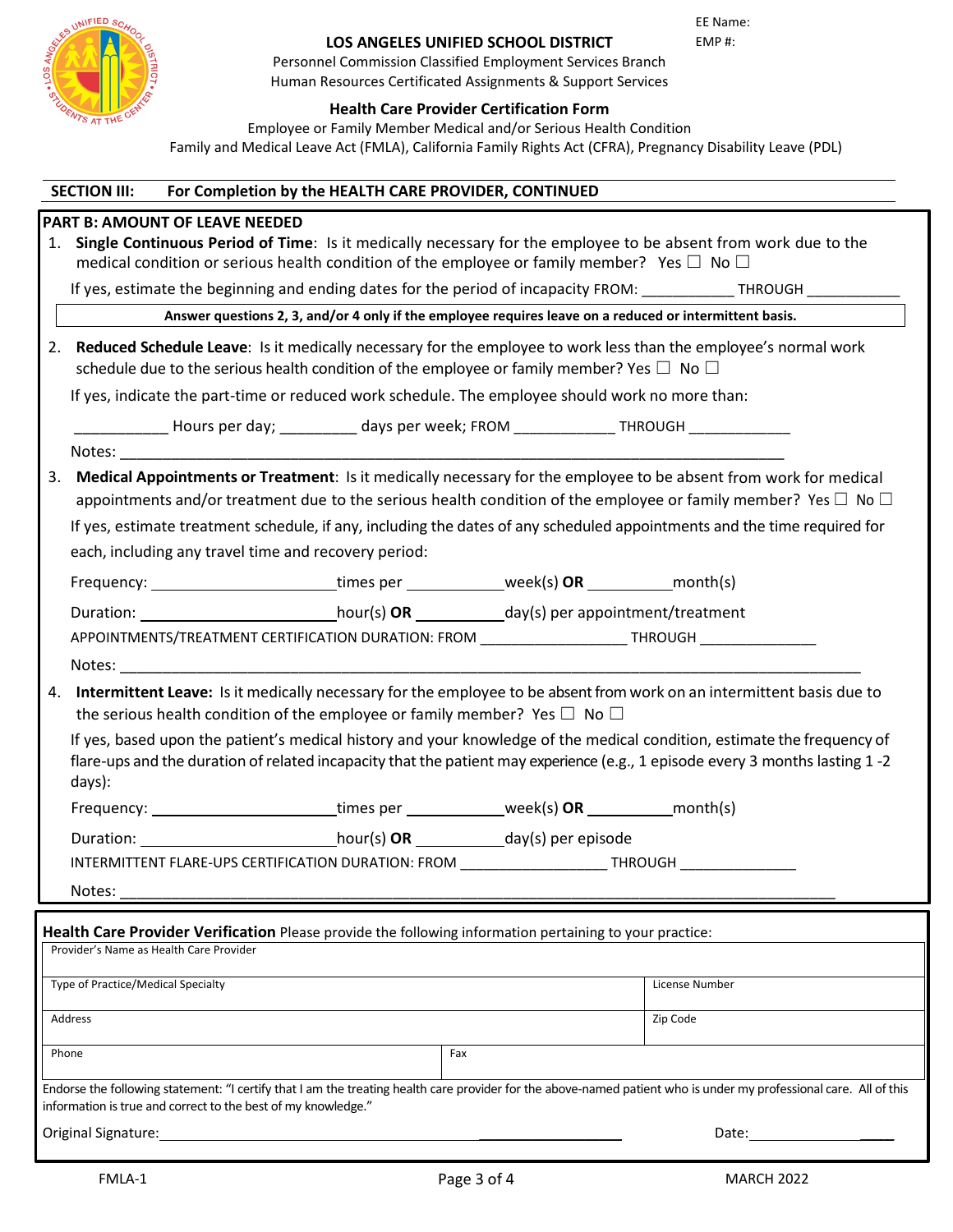

EE Name: EMP #:

Personnel Commission Classified Employment Services Branch Human Resources Certificated Assignments & Support Services

### **Health Care Provider Certification Form**

Employee or Family Member Medical and/or Serious Health Condition Family and Medical Leave Act (FMLA), California Family Rights Act (CFRA), Pregnancy Disability Leave (PDL)

### **Serious Health Condition**

A. Hospital Care

Inpatient care in a hospital, hospice, or residential medical care facility, including any period of incapacity or subsequent treatment in connection with or consequent to such inpatient care. A person is considered an "inpatient" when a health care facility formally admits him or her to the facility with the expectation that he or she will remain at least overnight and occupy a bed, even if it later develops that such person can be discharged or transferred to another facility and does not actually remain overnight.

- B. Absence plus Treatment
	- a. A period of incapacity of more than three (3) consecutive full calendar days (including any subsequent treatment or period of incapacity relating to the same condition) with the first visit taking place within the first 7 days of incapacity, that also involves:
		- i. Treatment two or more times by a health care provider, by a nurse or physician's assistant under direct supervision of a health care provider, or by a provider of health care services (e.g., physical therapist) under orders of, or on referral by, a health care provider; or
		- ii. Treatment by a health care provider on at least one occasion which results in a regimen of continuing treatment under the supervision of the health care provider.
- C. Pregnancy; any period of incapacity due to pregnancy or for prenatal care
- D. Chronic Conditions Requiring Treatment
	- A chronic condition which:
		- a.Requires periodic visits for treatment by a health care provider, or by a nurse or physician's assistant under direct supervision of a health care provider;
		- b.Continues over an extended period of time (including recurring episodes of a single underlying condition); and
		- c. May cause episodic rather than a continuing period of incapacity (e.g., asthma, diabetes, epilepsy, etc.)
- E. Permanent/Long-term Conditions Requiring Supervision

A period of incapacity which is permanent or long-term due to a condition for which treatment may not be effective. The employee or family member must be under the continuing supervision of, but need not be receiving active treatment by, a health care provider. Examples include Alzheimer's, a severe stroke, or the terminal stages of a disease.

F. Multiple Treatments (Non-Chronic Conditions)

A period of absence to receive multiple treatments (including any period of recovery therefrom) by a health care provider or by a provider of health care services under orders of, or on referral by, a health care provider, either for restorative surgery after an accident or other injury, or for a condition that would likely result in a period of incapacity of more than three (3) consecutive calendar days in the absence of medical intervention or treatment, such as cancer (chemotherapy, radiation, etc.), severe arthritis (physical therapy), or kidney disease (dialysis).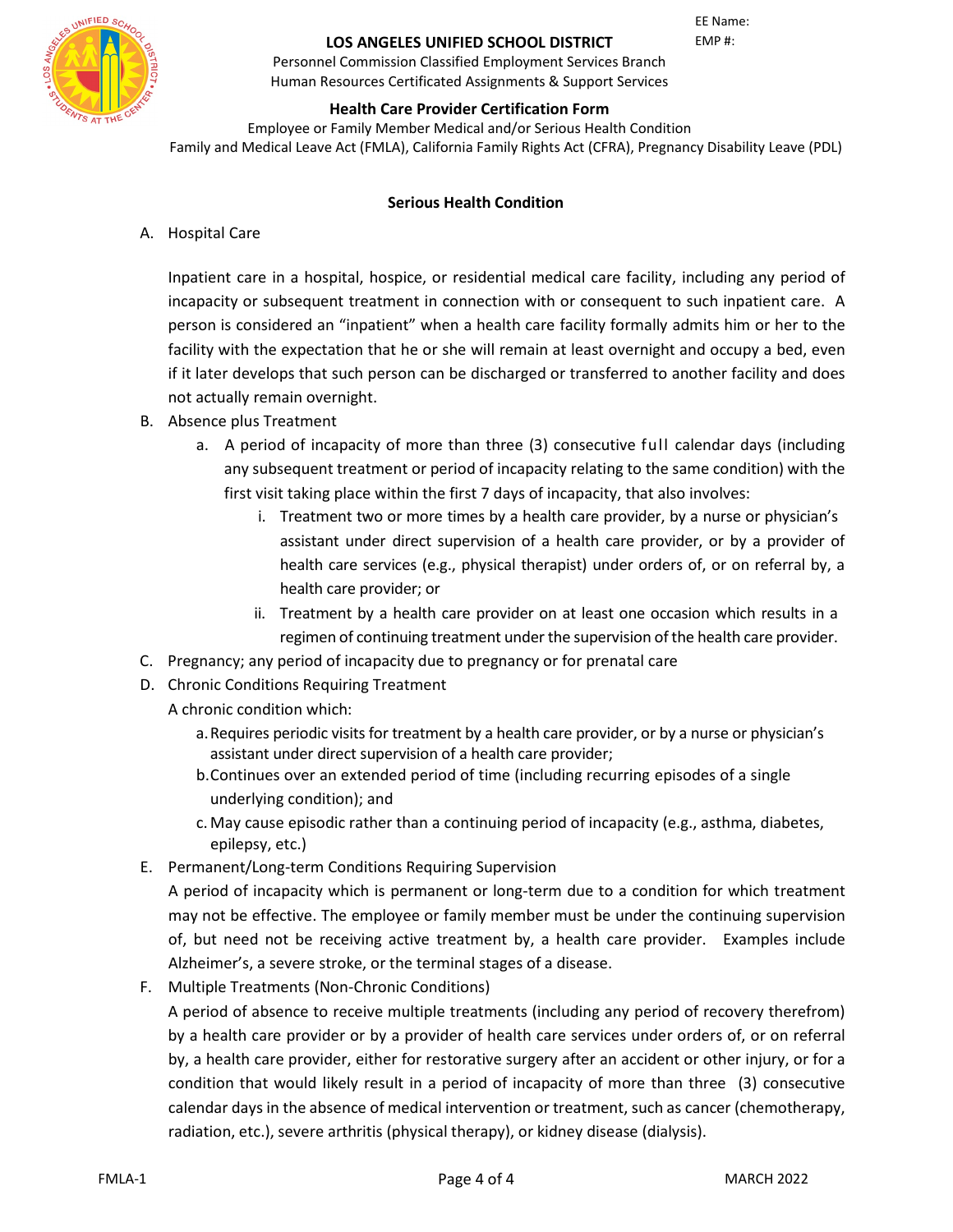

**Employee Eligibility and Entitlement & Rights and Responsibilities Notice**

Family and Medical Leave Act (FMLA), California Family Rights Act (CFRA) Pregnancy Disability Leave (PDL), Paid Parental Leave (PPL)

| <b>SECTION I:</b>        | For Completion by the SUPERVISOR                                                                                                 |            |
|--------------------------|----------------------------------------------------------------------------------------------------------------------------------|------------|
|                          | <b>INSTRUCTIONS:</b> Complete Section I and indicate the leave reason(s) under Part A before giving this notice to the employee. |            |
| School Site/Division     |                                                                                                                                  |            |
| Supervisor/Administrator |                                                                                                                                  | Date       |
|                          |                                                                                                                                  |            |
| Employee Name            |                                                                                                                                  | Employee # |

#### **PART A – NOTICE OF ELIGIBILITY**

You have notified the District of your need for absence or leave from work. In addition to the leave policies set forth in any applicable collective bargaining agreement, if you are eligible, your absence also may qualify for protection under one or more of the following:

 $\square$  Family and Medical Leave Act ("FMLA")

☐California Family Rights Act ("CFRA")

☐California Pregnancy Disability Leave (PDL)

☐California Education Code Paid Parental leave (PPL)

To be eligible for an FMLA and/or CFRA protected leave, an employee must have worked for LAUSD for at least 12 months (52 weeks) at any time over the past seven years and have worked at least 130 workdays (or 1,250 hours for employees in Units A, G, and E and Classified Substitutes) in the twelve (12) months immediately preceding the leave.

To be eligible for PDL protected leave, an employee simply needs to be employed by the District and disabled by pregnancy as indicated by the employee's health care provider. There is no service or worktime requirement.

To be eligible for PPL, an employee must have worked for LAUSD for at least 12 months (52 weeks) at any time over the past seven years and be either a classified or certificated employee. Substitute employees, temporary employees, unclassified employees, and employees who are neither classified nor certificated are not eligible for PPL.

#### **PART B – RIGHTS AND RESPONSIBILITIES FOR TAKING FMLA/CFRA/PDL LEAVE**

In order to determine whether your absence qualifies as FMLA/CFRA/PDL leave, you must return a complete and sufficient medical certification and/or Evidence of Relationship (EOR) to your worksite within fifteen (15) calendar days of receiving this notice.

#### **Failure to provide a complete and sufficient medical certification and/or Evidence of Relationship (EOR) may result in the delay or denial of your request for protected absences and/or formal Leave of Absence. Unprotected absences may be counted against you in your attendance report.**

Once we obtain the information from you as specified above, we will inform you, within five (5) working days, whether your leave will be designated as a protected leave and count towards your FMLA/CFRA/PDL leave entitlement.

#### **Employee Responsibilities**

**If your leave qualifies** as an FMLA/CFRA/PDL protected leave, you will have the following **responsibilities** while on FMLA/CFRA/PDL Leave:

- 1. Provide 30 days advance notice of the need to take FMLA/CFRA/PDL when the need is foreseeable.
- 2. When 30 days advance notice is not possible, provide notice as soon as practical.
- 3. Comply with your worksite's normal call-in and reporting procedures.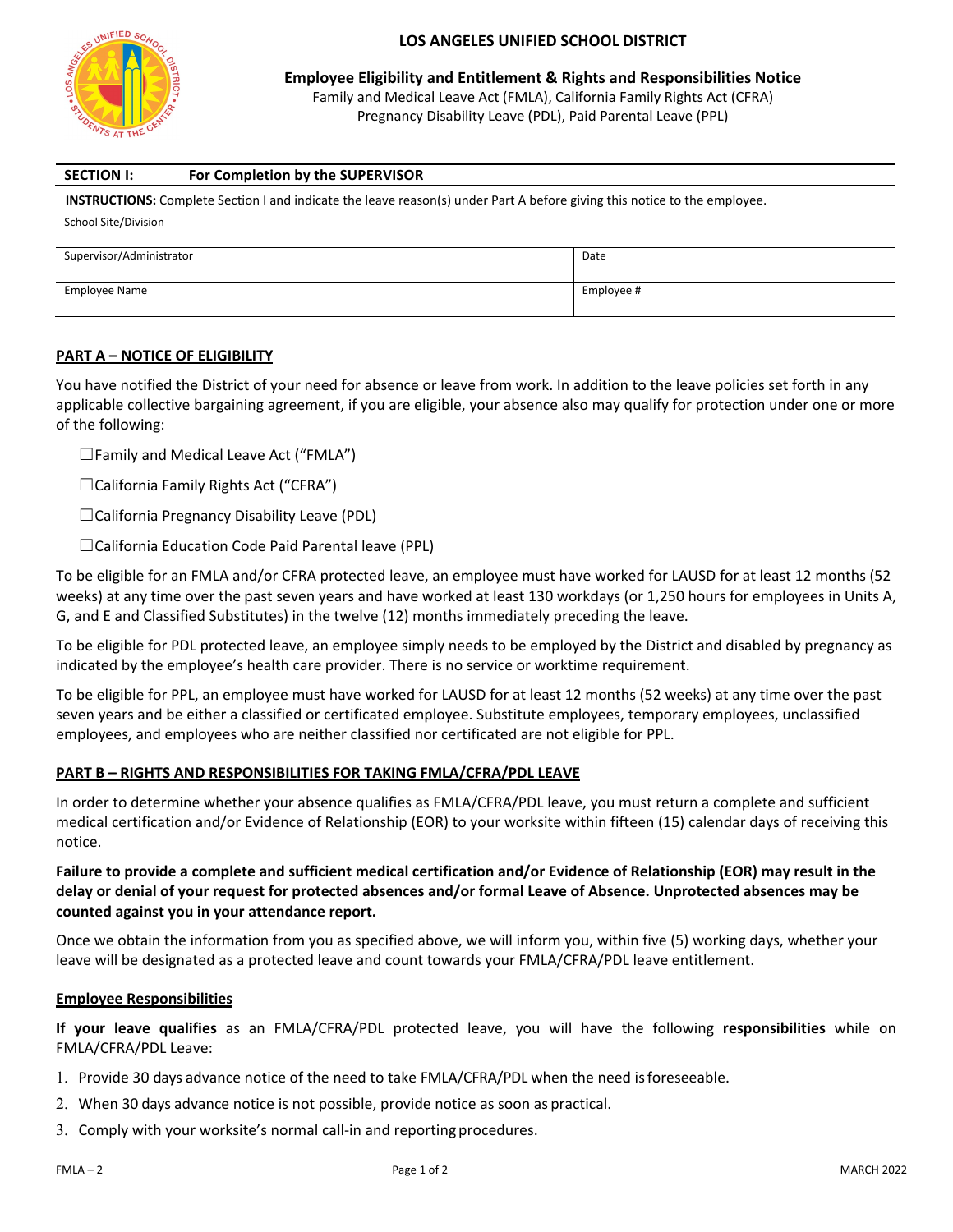- 4. Make reasonable effort to schedule treatment so as not to disruptoperations.
- 5. Reference the leave reason or the FMLA/CFRA/PDL when reporting absences and/or requesting additional leave.

In all instances, you are responsible for responding to questions from your Site Administrator to determine if the absence or leave is FMLA/CFRA/PDL-qualifying.

- 6. You may be required to reimburse the District for health insurance premiums paid on your behalf while on FMLA/CFRA/PDL leave if you do not return to work following FMLA/CFRA/PDL leave for a reason other than:
	- A. Continuation, recurrence, or onset of a serious health condition which would entitle you to FMLA/CFRA leave;
	- B. Continuation, recurrence, or onset of a covered service member's serious injury of illness which would entitle you to FMLA/CFRA leave; or
	- C. Other circumstances beyond your control.

#### **Employee Rights**

**If your leave qualifies** as FMLA/CFRA/PDL protected, you will have the following **rights** while on FMLA/CFRAPDL leave:

- 1. You have a right under FMLA/CFRA for up to twelve (12) workweeks of unpaid leave in a 12-month period calculated as the 12-month period measured forward from the date of your first FMLA/CFRA.
- 2. You have a right under PDL for up to eighteen (18) workweeks of unpaid leave per pregnancy from the date of your first PDL absence.
- 3. You have a right under FMLA for up to twenty-six (26) workweeks of unpaid leave in a single 12-month period to care for a covered military service member with a serious injury or illness.
	- A. This single 12-month period is measured forward from the date of your first absence to care for a covered military service member. However, you are not entitled to more than twenty-six (26) workweeks in a 12-month period.
		- For example, if you take twelve (12) weeks of FMLA leave for your own serious health condition and subsequently require leave as a military caregiver, you are only entitled to fourteen (14) additional weeks of FMLA leave.
- 4. Your health benefits must be maintained during any period of unpaid leave under the same conditions as if you continued to work.
- 5. You must generally be reinstated to the same or an equivalent job with the same pay, benefits, and terms and conditions of employment on your return from FMLA/CFRA/PDL-protected leave. However, a layoff that would have led to separation of your employment if you had not taken an FMLA/CFRA/PDL-protected leave will still lead to separation of your employment. (If your leave extends beyond the end of your FMLA/CFRA/PDL entitlement, you do not have return rights under FMLA/CFRA/PDL. However, you may have rights under your Collective Bargaining Agreement.)
- 6. If your FMLA/CFRA absence is for your own Serious Health Condition, you are required to use any available full pay illness, half pay illness, and vacation time before going unpaid.
- 7. If your FMLA/CFRA absence is to care for your family member, you have the option to use any available Kin Care and are required use any available Personal Necessity and/or vacation time. All other time is unpaid. If you are receiving benefits under the California Paid Family Leave (PFL) program, however, you are not permitted to use vacation time.
- 8. If your absence is for disabilities related to pregnancy, childbirth, or related medical conditions under PDL, you may use any available full pay illness, half pay illness, and vacation time.
- 9. If your absence is for the purposes of bonding during the first year following the birth or placement of a child with the parent through adoption or foster care under PPL, you are required to use any available full pay and half pay illness. Employees who exhaust ALL illness pay and continue to be absent for the purposes of PPL are compensated at a rate of 50% of their regular salary for the remaining portion of the 12 workweeks.

10.If you do not meet the requirements for taking a paid leave, you may take an unpaid FMLA/CFRA/PDL-protected leave.

For a copy of conditions applicable to illness/vacation leave usage, please refer to your Collective Bargaining Agreement.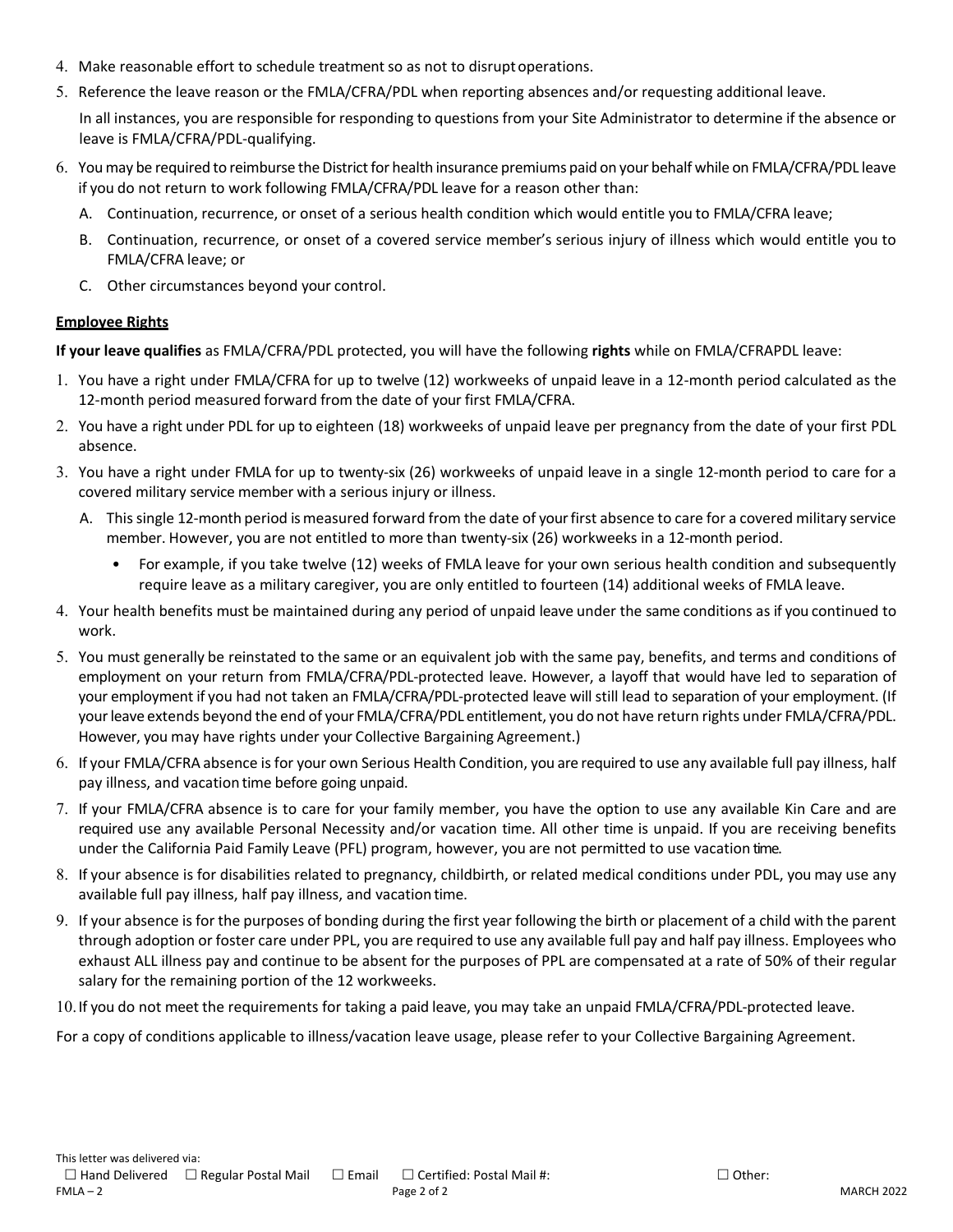

EE Name: EMP #:

#### **Approval Designation Notice**

Family and Medical Leave Act (FMLA), California Family Rights Act (CFRA) Pregnancy Disability Leave (PDL), Paid Parental Leave (PPL)

|       | <b>SECTION I: For Completion by the Supervisor</b>                                                                                                                                                                                                                                                                                                                                             |            |
|-------|------------------------------------------------------------------------------------------------------------------------------------------------------------------------------------------------------------------------------------------------------------------------------------------------------------------------------------------------------------------------------------------------|------------|
|       | <b>INSTRUCTIONS:</b> Complete before giving this form to the employee.                                                                                                                                                                                                                                                                                                                         |            |
|       | School Site/Division                                                                                                                                                                                                                                                                                                                                                                           |            |
|       | Supervisor/Administrator                                                                                                                                                                                                                                                                                                                                                                       | Date       |
|       | <b>Employee Name</b>                                                                                                                                                                                                                                                                                                                                                                           | Employee # |
|       | Your request has been reviewed along with any supporting documentation. Your protected leave (absence) request is approved based<br>on your first absence date of ________________________________. All leave (absences) taken for the reason(s) indicated below will be<br>designated under FMLA, CFRA, PDL, and/or PPL, as appropriate. (check all that apply)                               |            |
| Self: |                                                                                                                                                                                                                                                                                                                                                                                                |            |
|       | $\Box$ Your own serious health condition under FMLA and/or CFRA.                                                                                                                                                                                                                                                                                                                               |            |
| ப     | Your own physical or mental condition related to pregnancy or childbirth under PDL with or without FMLA. CFRA is excluded from<br>running concurrently with PDL.                                                                                                                                                                                                                               |            |
|       | <b>Family Member:</b>                                                                                                                                                                                                                                                                                                                                                                          |            |
| ப     | $\Box$ The serious health condition, including incapacity due to pregnancy, of your spouse, child, or parent under FMLA and/or CFRA.<br>The serious health condition, including incapacity due to pregnancy, of your registered domestic partner, grandparent, grandchild, or<br>sibling under CFRA only.                                                                                      |            |
|       |                                                                                                                                                                                                                                                                                                                                                                                                |            |
|       | <b>Bonding/Parental Leave:</b>                                                                                                                                                                                                                                                                                                                                                                 |            |
|       | The birth of a child, or placement of a child with the employee for adoption or foster care, and to bond with the newborn or newly-<br>placed child under FMLA and/or CFRA. Bonding must be completed by your child's first birthday or within 12 months of your first<br>absence date for the purposes of the placement of your adopted or foster child.                                      |            |
| ⊔     | To bond with the newborn or newly-placed child under Paid Parental Leave (PPL). PPL must be completed by your child's first birthday<br>or the first anniversary of the date your adopted or foster child was legally and physically placed in your home.                                                                                                                                      |            |
|       | <b>Example 2018</b> Date of Birth/Placement:<br>Child's Name:                                                                                                                                                                                                                                                                                                                                  |            |
|       | Military Exigency & Caregiver:                                                                                                                                                                                                                                                                                                                                                                 |            |
|       | A qualifying exigency arising out of the fact that your spouse, child, or parent is on covered active duty, has been notified of an<br>impending call or order to covered active duty with the US Armed Forces under FMLA and/or CFRA.                                                                                                                                                         |            |
| ⊔     | A serious injury or illness of a covered servicemember where you are the Military Caregiver of your spouse, child, parent, or next of<br>kin under FMLA only.                                                                                                                                                                                                                                  |            |
|       |                                                                                                                                                                                                                                                                                                                                                                                                |            |
| п     | FMLA and CFRA entitles you to up to 12 workweeks of job-protected time in a 12-month period measured forward from your first<br>absence date.                                                                                                                                                                                                                                                  |            |
|       | PDL entitles you to up to 18 workweeks job-protected time per pregnancy measured forward from your first absence date.<br>PPL entitles you to up to 12 workweeks of job-protected time in a 12-month period measured forward from your first absence date.<br>EMIA entitles you to up to 26 workweeks for Military Caregiver Leave of inh-protected time in a 12-month period measured forward |            |

 FMLA entitles you to up to 26 workweeks for Military Caregiver Leave of job-protected time in a 12-month period measured forward from your first absence date. The 12 workweeks of FMLA for all other qualifying reasons is included in the 26 workweeks for Military Caregiver Leave.

Any paid leave for any reason(s) indicated above will count against your protected leave entitlement.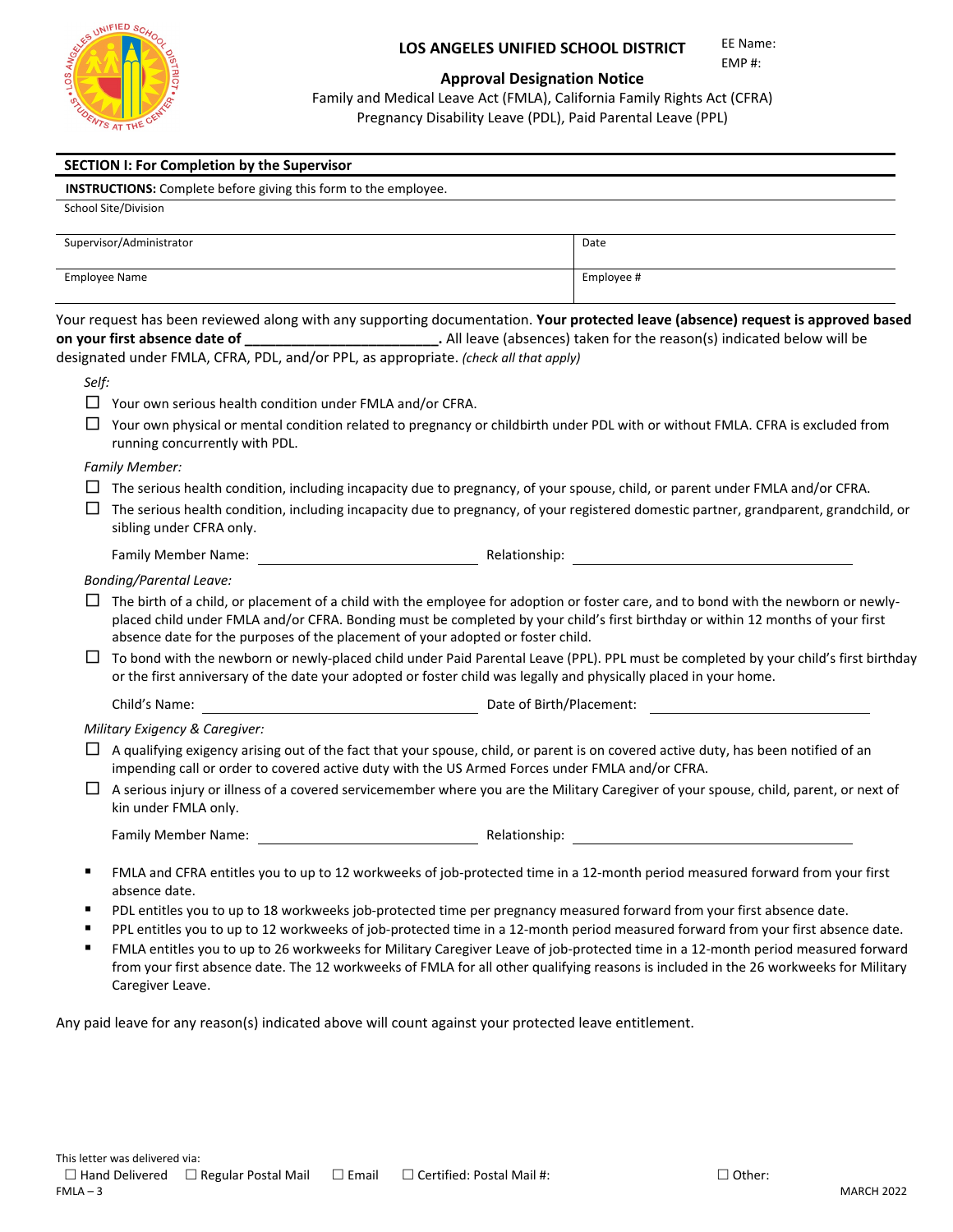

#### **LOS ANGELES UNIFIED SCHOOL DISTRICT**  EE Name:

EMP #:

#### **Approval Designation Notice**

Family and Medical Leave Act (FMLA), California Family Rights Act (CFRA) Pregnancy Disability Leave (PDL), Paid Parental Leave (PPL)

Based on the information you have provided to date; we are providing the following information about your eligibility period and the amount of time that will be counted against your leave entitlement:

| <b>Current FMLA Year:</b>                                                                                                                                                            | From: |                                                         |                                         | Through:                |                                                                                                                                                                                                                                     | <u> 1989 - Johann Stein, fransk politik (</u>                                                                                         |
|--------------------------------------------------------------------------------------------------------------------------------------------------------------------------------------|-------|---------------------------------------------------------|-----------------------------------------|-------------------------|-------------------------------------------------------------------------------------------------------------------------------------------------------------------------------------------------------------------------------------|---------------------------------------------------------------------------------------------------------------------------------------|
| You previously used:                                                                                                                                                                 |       |                                                         |                                         |                         | (weeks/days/hours) of protected time during the current FMLA year.                                                                                                                                                                  |                                                                                                                                       |
| <b>Current CFRA Year:</b>                                                                                                                                                            | From: |                                                         |                                         |                         |                                                                                                                                                                                                                                     |                                                                                                                                       |
| You previously used:                                                                                                                                                                 |       |                                                         |                                         |                         | (weeks/days/hours) of protected time during the current CFRA year.                                                                                                                                                                  |                                                                                                                                       |
| <b>Current PPL Year:</b>                                                                                                                                                             | From: |                                                         |                                         |                         | <b>Example 2018</b> Through: Through: 2018 Through: 2018 Through: 2018 Through: 2018 Through: 2018 Through: 2018 Through: 2018 Through: 2018 Through: 2018 Through: 2018 Through: 2018 Through: 2018 Through: 2018 Through: 2018 Th |                                                                                                                                       |
| You previously used:                                                                                                                                                                 |       |                                                         |                                         |                         | (weeks/days/hours) of protected time during the current PPL year.                                                                                                                                                                   |                                                                                                                                       |
| <b>Current PDL Entitlement Start Date:</b>                                                                                                                                           |       |                                                         |                                         |                         |                                                                                                                                                                                                                                     |                                                                                                                                       |
| You previously used: verther than the comparison of protected time during the current PDL entitlement.                                                                               |       |                                                         |                                         |                         |                                                                                                                                                                                                                                     |                                                                                                                                       |
| <b>Scheduled Leave (Absence)</b>                                                                                                                                                     |       |                                                         |                                         |                         |                                                                                                                                                                                                                                     |                                                                                                                                       |
|                                                                                                                                                                                      |       |                                                         |                                         |                         | Provided there is no deviation from your anticipated leave schedule: FMLA/CFRA/PDL/PPL Days/Weeks:                                                                                                                                  |                                                                                                                                       |
| <b>Single Continuous Period of Time:</b>                                                                                                                                             |       |                                                         |                                         |                         |                                                                                                                                                                                                                                     |                                                                                                                                       |
|                                                                                                                                                                                      |       |                                                         |                                         | From: Through: Through: |                                                                                                                                                                                                                                     |                                                                                                                                       |
| Reduced Schedule Leave (Part-time or Reduced Schedule Work Hours):                                                                                                                   |       |                                                         |                                         |                         |                                                                                                                                                                                                                                     |                                                                                                                                       |
|                                                                                                                                                                                      |       |                                                         |                                         |                         | Hours per day; Notice Laws per week; From North Mours Prough                                                                                                                                                                        |                                                                                                                                       |
|                                                                                                                                                                                      |       |                                                         |                                         |                         |                                                                                                                                                                                                                                     |                                                                                                                                       |
| Unscheduled (Intermittent) Leave (Absence)                                                                                                                                           |       |                                                         |                                         |                         |                                                                                                                                                                                                                                     |                                                                                                                                       |
| be counted against your FMLA/CFRA/PDL entitlement at this time. You have the right to request this information once in a 30-day<br>period (if leave was taken in the 30-day period). |       |                                                         |                                         |                         |                                                                                                                                                                                                                                     | Because the leave you will need will be unscheduled (intermittent), it is not possible to provide the hours, days, or weeks that will |
| Time off for Medical Appointments or Treatment:                                                                                                                                      |       |                                                         |                                         |                         |                                                                                                                                                                                                                                     |                                                                                                                                       |
| Frequency:                                                                                                                                                                           |       |                                                         |                                         |                         |                                                                                                                                                                                                                                     | Month(s)                                                                                                                              |
| Duration:                                                                                                                                                                            |       |                                                         |                                         |                         |                                                                                                                                                                                                                                     |                                                                                                                                       |
| <b>CERTIFICATION DURATION:</b>                                                                                                                                                       |       | From:                                                   |                                         | Through:                |                                                                                                                                                                                                                                     |                                                                                                                                       |
| Intermittent Leave for Flare-ups related to the specific health condition/qualifying event identified on your certification only:                                                    |       |                                                         |                                         |                         |                                                                                                                                                                                                                                     |                                                                                                                                       |
| Frequency:                                                                                                                                                                           |       | Times per:                                              |                                         |                         | $\text{Week}(s)$ / or                                                                                                                                                                                                               | Month(s)                                                                                                                              |
| Duration:                                                                                                                                                                            |       | Hour(s) / or                                            | <u> 1990 - Johann Barbara, martin a</u> | Day(s) per episode      |                                                                                                                                                                                                                                     |                                                                                                                                       |
| CERTIFICATION DURATION:                                                                                                                                                              |       | From:                                                   |                                         | Through:                |                                                                                                                                                                                                                                     |                                                                                                                                       |
|                                                                                                                                                                                      |       |                                                         |                                         |                         |                                                                                                                                                                                                                                     |                                                                                                                                       |
| NOTES:                                                                                                                                                                               |       | <u> 1989 - Johann Stein, fransk politiker (d. 1989)</u> |                                         |                         |                                                                                                                                                                                                                                     |                                                                                                                                       |
|                                                                                                                                                                                      |       |                                                         |                                         |                         |                                                                                                                                                                                                                                     |                                                                                                                                       |

**FMLA/CFRA/PDL/PPL requires that you comply with usual and customary call-in and reporting procedures at your work site and Collective Bargaining Agreement, specify your time away is FMLA/CFRA/PDL/PPL-related, and notify your site as soon as practicable if dates of scheduled leave change or are extended**.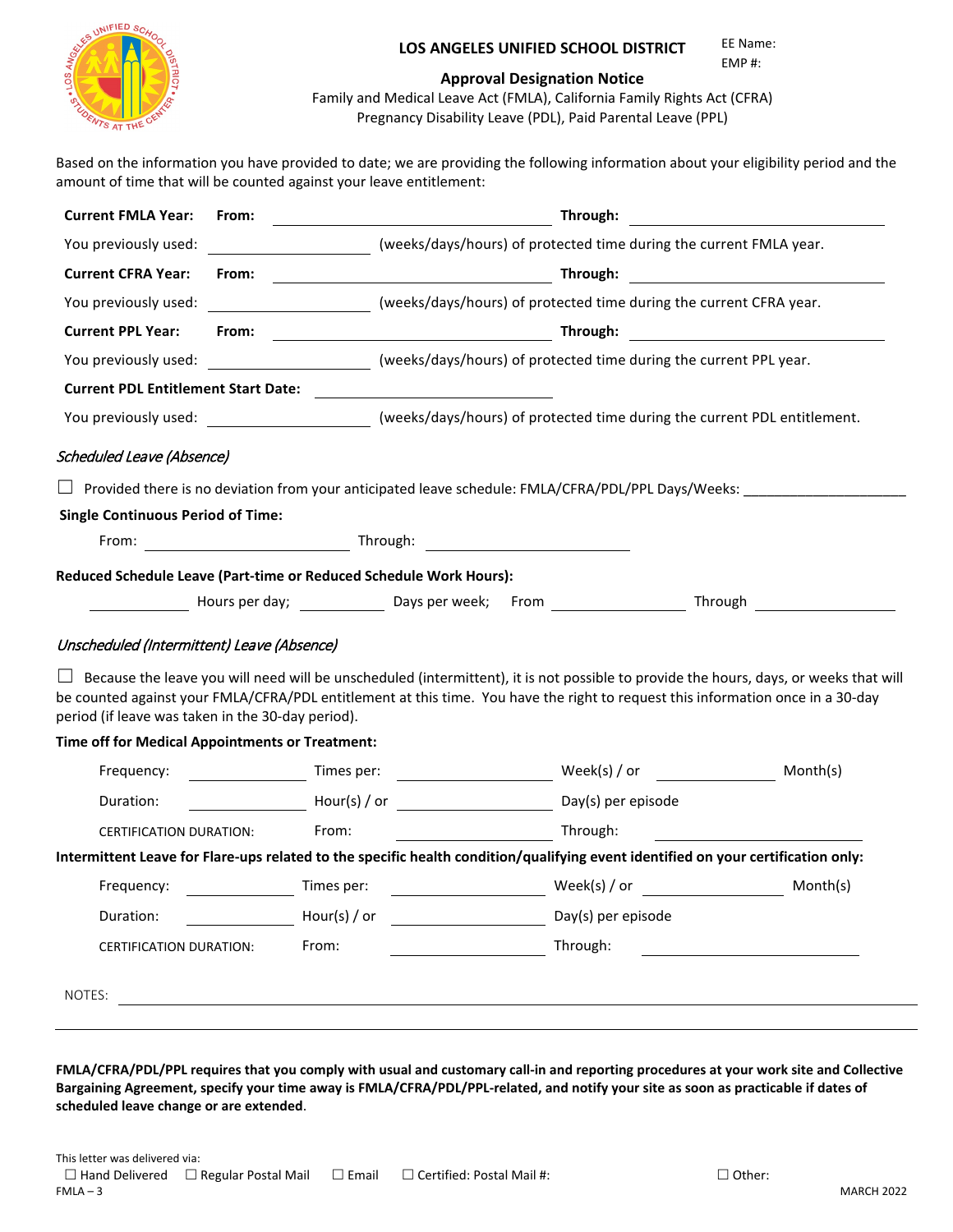

#### **Designation Not Approved Notice**

Family and Medical Leave Act (FMLA), California Family Rights Act (CFRA) Pregnancy Disability Leave (PDL), Paid Parental Leave (PPL)

| <b>INSTRUCTIONS:</b> Complete before giving this form to the employee.                                                                                                                                                                                                                                                                                                           |                                                                                                                                |
|----------------------------------------------------------------------------------------------------------------------------------------------------------------------------------------------------------------------------------------------------------------------------------------------------------------------------------------------------------------------------------|--------------------------------------------------------------------------------------------------------------------------------|
| School Site/Division                                                                                                                                                                                                                                                                                                                                                             |                                                                                                                                |
| Supervisor/Administrator                                                                                                                                                                                                                                                                                                                                                         | Date                                                                                                                           |
| <b>Employee Name</b>                                                                                                                                                                                                                                                                                                                                                             | Employee #                                                                                                                     |
| Your request has been reviewed along with any supporting documentation. Your protected leave request has NOT been approved<br>based on your first absence date of _____________________________. All leave (absences) taken for the reason(s) indicated below will<br>NOT be designated under FMLA, CFRA, PDL, and/or PPL, as appropriate. (check all that apply)                |                                                                                                                                |
| Eligibility:                                                                                                                                                                                                                                                                                                                                                                     |                                                                                                                                |
| $\Box$ You did not meet the 12 months of employment with the District within the past seven (7) years eligibility requirement under<br>FMLA, CFRA and/or PPL.<br>$\Box$ Months of Service as of your first absence date:                                                                                                                                                         |                                                                                                                                |
| $\Box$ You did not meet the 130 days worked (1250 hours worked for units A, E, & G and Classified Substitutes) in the 12 months<br>immediately preceding your first absence date eligibility requirement under FMLA/CFRA.                                                                                                                                                        |                                                                                                                                |
| $\Box$ Your FMLA, CFRA, and/or PPL Bonding/Parental Leave eligibility previously exhausted effective $\Box$<br>Bonding/Parental Leave must be completed by your birth child's first birthday or the one-year anniversary of the placement date                                                                                                                                   |                                                                                                                                |
| of your adopted or foster care child.                                                                                                                                                                                                                                                                                                                                            |                                                                                                                                |
|                                                                                                                                                                                                                                                                                                                                                                                  | Date of Birth/Placement:                                                                                                       |
|                                                                                                                                                                                                                                                                                                                                                                                  |                                                                                                                                |
| $\Box$ You either did not submit the required documentation to support FMLA/CFRA/PDL/PPL within 15 calendar days of receiving it or<br>provide a reasonable explanation for the delay.                                                                                                                                                                                           |                                                                                                                                |
|                                                                                                                                                                                                                                                                                                                                                                                  | $\Box$ Health Care Provider Certification for your own serious health condition or a family member's serious health condition. |
| $\Box$ Evidence of Relationship for Bonding/Parental Leave.                                                                                                                                                                                                                                                                                                                      |                                                                                                                                |
| $\Box$ Certification of Qualifying Exigency for Military Family Leave and/or Supporting Documentation.                                                                                                                                                                                                                                                                           |                                                                                                                                |
| Your absences in connection with this request will NOT be designated as job-protected effective:<br>continuing until the date required documentation has been submitted for review.                                                                                                                                                                                              | and                                                                                                                            |
| $\Box$ Additional information is required to determine if your leave (absence) request is covered under FMLA/CFRA/PDL/PPL. (You must<br>provide the requested information listed under "Required Documentation" below no later than seven (7) calendar days from the<br>receipt of this notice or provide a reasonable explanation for the delay or your request may be denied.) |                                                                                                                                |
| $\Box$ Health Care Provider Certification form provided is either incomplete and/or insufficient to determine whether                                                                                                                                                                                                                                                            |                                                                                                                                |
| FMLA/CFRA/PDL applies to your leave (absence) request.<br>to your leave (absence) request.                                                                                                                                                                                                                                                                                       |                                                                                                                                |
| Certification:<br>$\Box$ Certification of Qualifying Exigency form and/or supporting documentation provided is either incomplete and/or<br>insufficient to determine whether FMLA/CFRA applies to your leave (absence) request.<br>$\Box$ Required Documentation:                                                                                                                | $\Box$ Evidence of Relationship provided is either incomplete and/or insufficient to determine whether FMLA/CFRA/PPL applies   |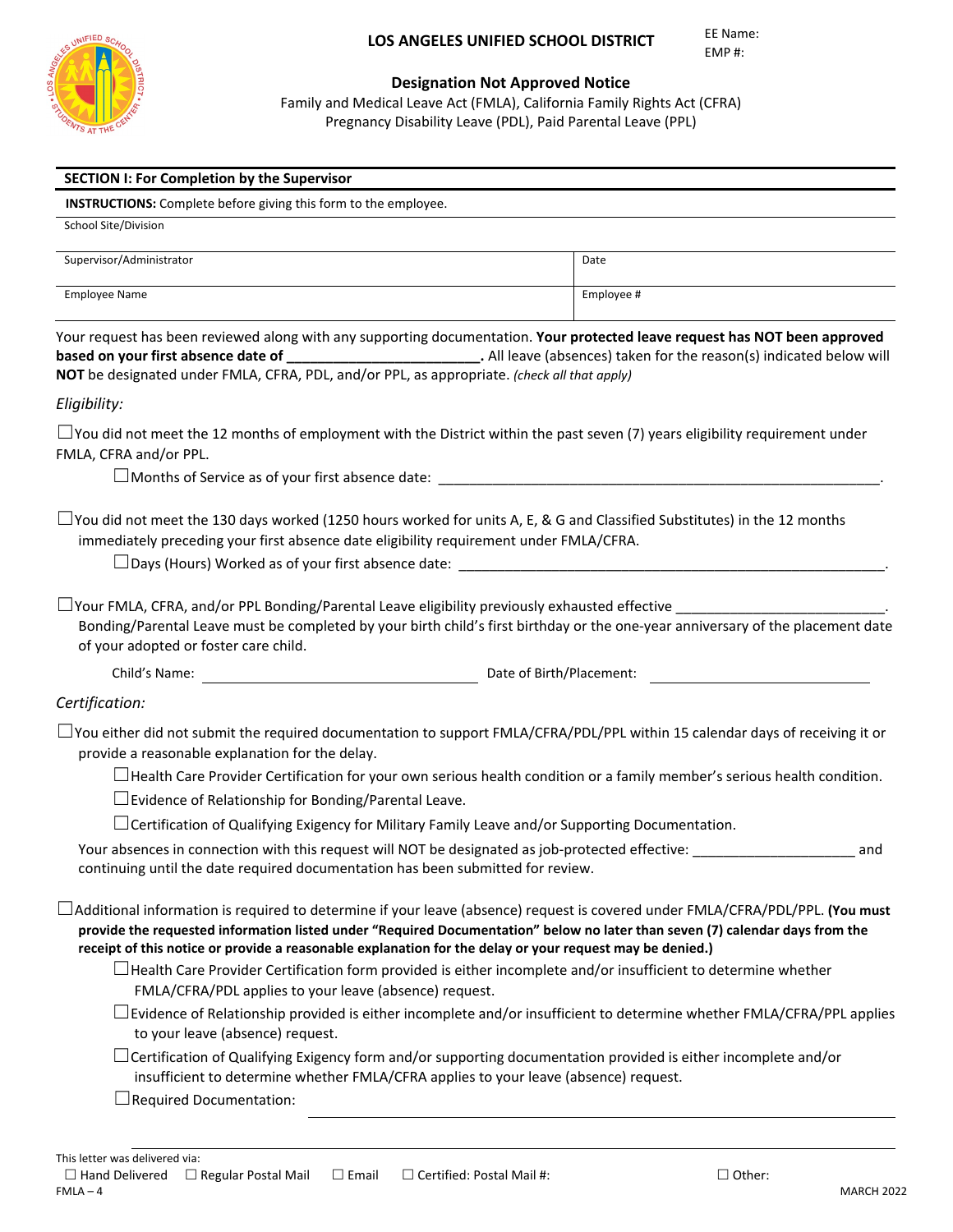EE Name: EMP #:



#### **Designation Not Approved Notice**

Family and Medical Leave Act (FMLA), California Family Rights Act (CFRA) Pregnancy Disability Leave (PDL), Paid Parental Leave (PPL)

#### *Leave Reason:*

☐FMLA/CFRA/PDL/PPL does not apply to your leave request.

|              | Leave (Absence) reasons covered under FMLA/CFRA/PDL/PPL:                                             |
|--------------|------------------------------------------------------------------------------------------------------|
| ✓            | The birth of (or bonding with) your new child;                                                       |
| $\checkmark$ | Placement in your home of a new child by adoption or foster care;                                    |
| ✓            | Your own serious health condition;                                                                   |
| ✓            | Serious Health Condition of your covered family member that requires your participation and/or care; |
| ✓            | Military Exigency Leave; or,                                                                         |
| $\checkmark$ | Military Servicemember (caregiver) Leave                                                             |

| $\Box$ You previously exhausted your 12 workweeks of FMLA leave (26 workweeks of Military Caregiver leave) entitlement |  |
|------------------------------------------------------------------------------------------------------------------------|--|
|                                                                                                                        |  |
| $\Box$ You previously exhausted your 12 workweeks of CFRA leave entitlement effective _____________________________    |  |
|                                                                                                                        |  |
|                                                                                                                        |  |
| $\Box$ You previously exhausted your 12 workweeks of PPL leave entitlement effective _________________________.        |  |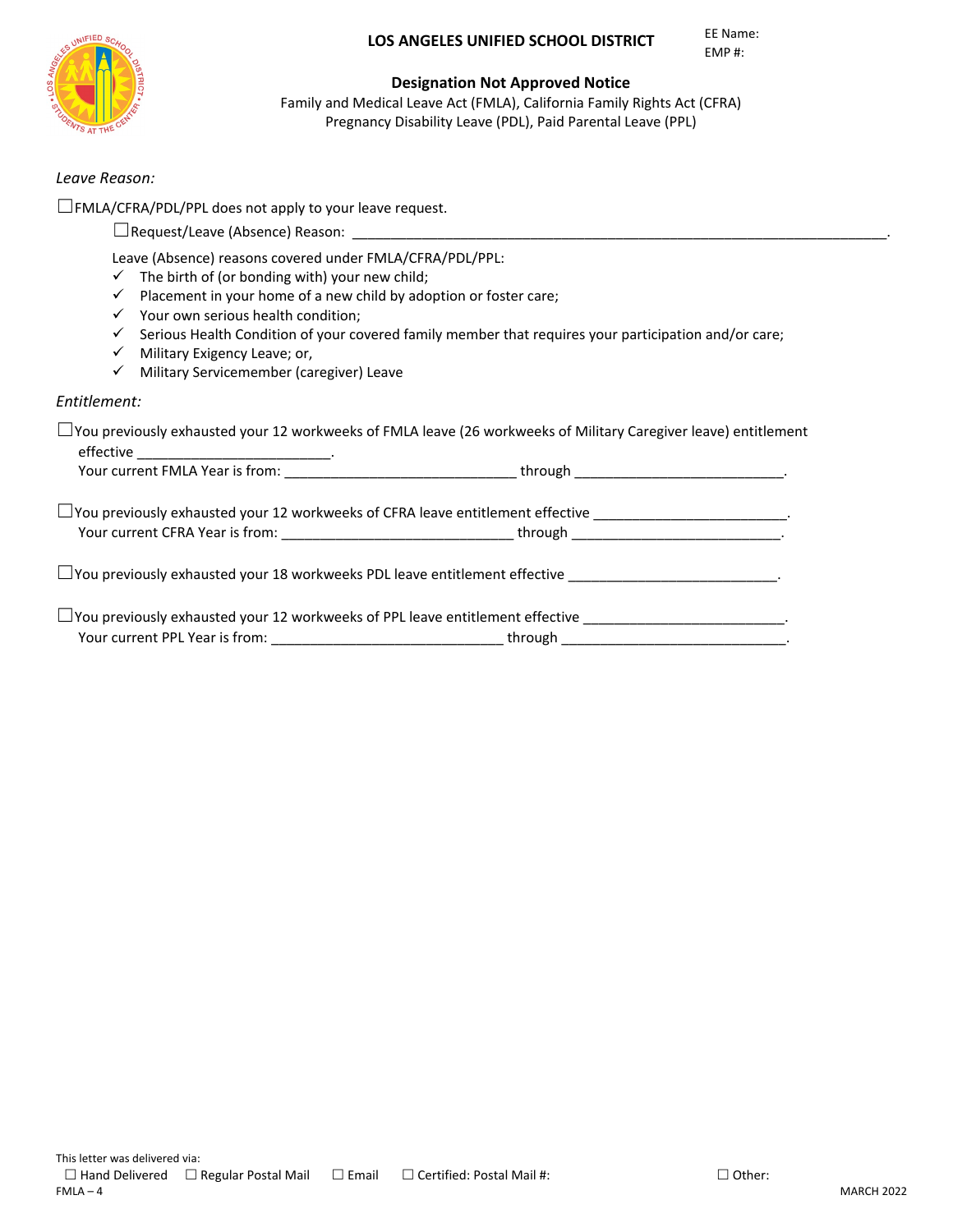

**Exhaustion of Protected Absence Notice** Family and Medical Leave Act (FMLA), California Family Rights Act (CFRA) Pregnancy Disability Leave (PDL), Paid Parental Leave (PPL)

| <b>SECTION I: For Completion by the Supervisor</b>                                                                                                                                                                                                                                              |                                                                                                                             |
|-------------------------------------------------------------------------------------------------------------------------------------------------------------------------------------------------------------------------------------------------------------------------------------------------|-----------------------------------------------------------------------------------------------------------------------------|
| <b>INSTRUCTIONS:</b> Complete before giving this form to the employee.                                                                                                                                                                                                                          |                                                                                                                             |
| School Site/Division                                                                                                                                                                                                                                                                            |                                                                                                                             |
| Supervisor/Administrator                                                                                                                                                                                                                                                                        | Date                                                                                                                        |
| <b>Employee Name</b>                                                                                                                                                                                                                                                                            | Employee #                                                                                                                  |
| The purpose of this notice is to advise you that you have exhausted your job-protected, leave entitlement and/or eligibility as<br>follows: (check all that apply)                                                                                                                              |                                                                                                                             |
| $\Box$ Family Medical Leave Act (FMLA) provides up to 12 workweeks (26 workweeks for Military Caregiver) of job-protected leave for<br>qualifying reasons in a 12-month period measured forward from an eligible employee's first absence date.                                                 |                                                                                                                             |
|                                                                                                                                                                                                                                                                                                 |                                                                                                                             |
| under FMLA have ended; and/or                                                                                                                                                                                                                                                                   | $\Box$ Your 12 workweeks of leave entitlement exhausted as of ________________________________ and the protections afforded |
| have ended.                                                                                                                                                                                                                                                                                     |                                                                                                                             |
| $\Box$ California Family Rights Act (CFRA) provides up to 12 workweeks of job-protected leave for qualifying reasons in a 12-month<br>period measured forward from an eligible employee's first absence date.                                                                                   |                                                                                                                             |
|                                                                                                                                                                                                                                                                                                 |                                                                                                                             |
| under CFRA have ended; and/or                                                                                                                                                                                                                                                                   | □ Your 12 workweeks of leave entitlement exhausted as of _______________________________ and the protections afforded       |
| have ended.                                                                                                                                                                                                                                                                                     | □ Your 12 months of leave eligibility ended as of _______________________________ and the protections afforded under CFRA   |
| $\Box$ Pregnancy Disability Leave (PDL) provides up to 18 workweeks of job-protected leave per pregnancy measured forward from an<br>eligible employee's first absence date.                                                                                                                    |                                                                                                                             |
| under PDL have ended.                                                                                                                                                                                                                                                                           |                                                                                                                             |
| $\Box$ Paid Parental Leave (PPL) provides up to 12 workweeks of paid, job-protected leave for qualifying reasons in a 12-month period.<br>PPL must be completed by your birth child's first birthday or the one-year anniversary of the placement date of your adopted or<br>foster care child. |                                                                                                                             |
|                                                                                                                                                                                                                                                                                                 |                                                                                                                             |
| under PPL have ended; and/or                                                                                                                                                                                                                                                                    | $\Box$ Your 12 workweeks of leave entitlement exhausted as of _______________________________ and the protections afforded  |
| have ended.                                                                                                                                                                                                                                                                                     | □ Your 12 months of leave eligibility ended as of _______________________________ and the protections afforded under PPL    |
| Child's Name:                                                                                                                                                                                                                                                                                   | Date of Birth/Placement:                                                                                                    |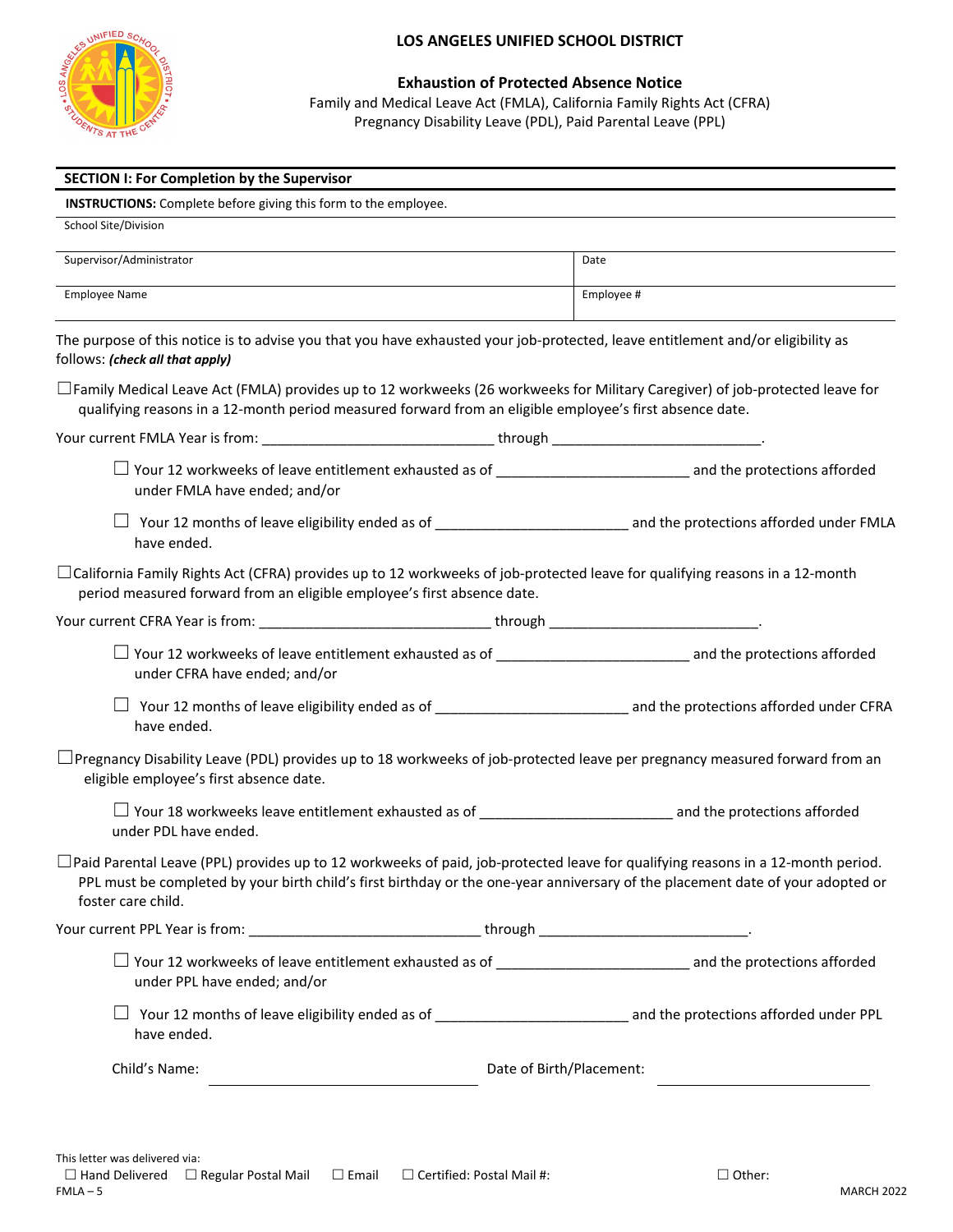

**Complete and Sufficient Certification Notice** Family and Medical Leave Act (FMLA), California Family Rights Act (CFRA) Pregnancy Disability Leave (PDL), Paid Parental Leave (PPL)

#### **SECTION I: For Completion by the Supervisor**

 **INSTRUCTIONS:** Complete before giving this form to the employee.

| School Site/Division     |            |
|--------------------------|------------|
| Supervisor/Administrator | Date       |
| <b>Employee Name</b>     | Employee # |

We have reviewed your request for leave under FMLA/CFRA/PDL/PPL and any supporting documentation that you have provided. A complete and sufficient medical certification and/or Evidence of Relationship has been received to support your leave request; however, a final designation of your protected absence or leave request is pending the first time you are absent or take leave for an FMLA/CFRA/PDL/PPL-qualifying reason.

#### Please note:

In addition to the leave policies set forth in any applicable collective bargaining agreement, if you are eligible, your absence also may qualify for protection under one or more of the following:

- Family and Medical Leave Act ("FMLA")
- California Family Rights Act ("CFRA")
- California Pregnancy Disability Leave (PDL)
- California Education Code Paid Parental leave (PPL)

To be eligible for an FMLA/CFRA protected leave, an employee must have worked for LAUSD for at least 12 months (52 weeks) at any time over the past seven years AND have worked at least 130 workdays (or 1,250 hours for employees in Units A, G, and E and Classified Substitutes) in the twelve (12) months immediately preceding the leave.

To be eligible for PDL protected leave, an employee simply needs to be employed by the District and disabled by pregnancy as indicated by the employee's health care provider. There is no service or worktime requirement.

To be eligible for PPL, an employee must have worked for LAUSD for at least 12 months (52 weeks) at any time over the past seven years AND be either a classified or certificated employee. Substitute employees, temporary employees, unclassified employees, and employees who are neither classified nor certificated are not eligible for PPL.

**FMLA/CFRA/PDL/PPL requires that you comply with usual and customary call-in and reporting procedures at your work site and Collective Bargaining Agreement, specify your time away is FMLA/CFRA/PDL/PPL-related, and notify your site as soon as practicable if dates of scheduled leave change, are extended, or were initially unknown.**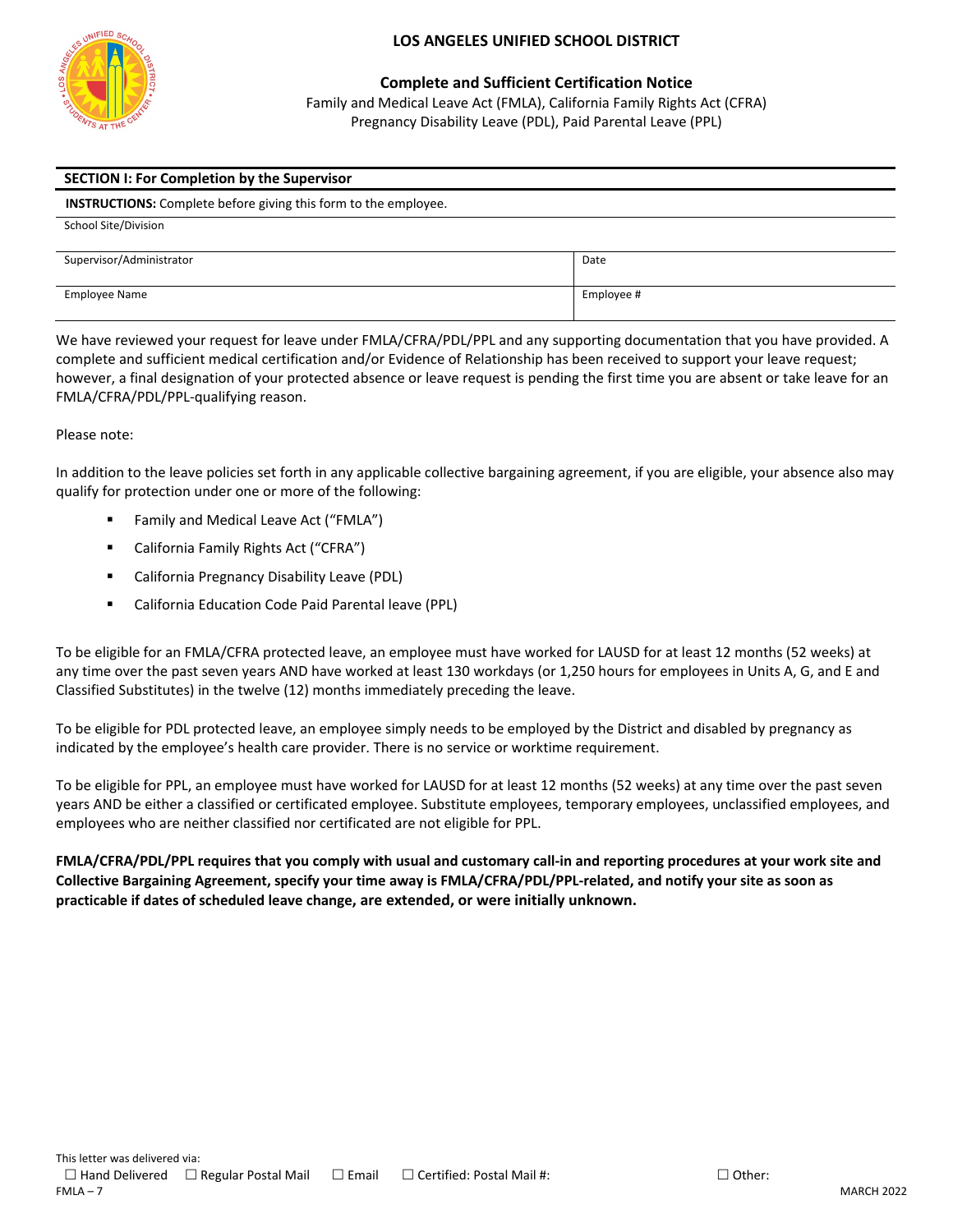

School Site/Division

#### **LOS ANGELES UNIFIED SCHOOL DISTRICT**

**Evidence of Relationship (EOR) Information Sheet: Newborn, Adoption, or Foster Care Parental Leave**

Family and Medical Leave Act (FMLA), California Family Rights Act (CFRA)

Pregnancy Disability Leave (PDL), Paid Parental Leave (PPL)

#### **SECTION I: For Completion by the SUPERVISOR**

**INSTRUCTIONS:** Complete Section I before giving this form to the employee. You may not ask an employee to disclose information other than what is permitted under the applicable regulations. Employers must maintain confidential leave records that document an employee's medical certifications/recertification and other documents, separately from the employee's personnel files.

| Supervisor/Administrator | Date       |
|--------------------------|------------|
|                          |            |
| Employee Name            | Employee # |
|                          |            |

#### **SECTION II: Guidelines for the EMPLOYEE**

**INSTRUCTIONS:** You are required to submit a timely, complete and sufficient documentation to support requests for protected absences and/or formal Leave of Absence. Submittal of Evidence of Relationship (EOR) is required by LAUSD in order to obtain and/or retain leave protections to bond with a child. Evidence of Relationship (EOR) should be returned within 15 calendar days of request. Failure to provide a complete and sufficient documentation may result in the delay or denial of your request for protected absences and/or formal Leave of Absence.

| <b>Bonding Form/Certification</b>                  | <b>Description</b>                                                                                                                                                                                                                                                              |
|----------------------------------------------------|---------------------------------------------------------------------------------------------------------------------------------------------------------------------------------------------------------------------------------------------------------------------------------|
| <b>Health Care Provider Certification of Birth</b> | An original letter obtained from the birth mother's health care<br>provider or hospital where the birth took place that includes the<br>parent's name and the child's date of birth.                                                                                            |
| <b>Birth Certificate</b>                           | A copy of the certificate issued by the city or county office in<br>which the child is born.                                                                                                                                                                                    |
| <b>Foster care Placement Letter</b>                | A copy of the letter of foster care placement issued by the county<br>or city department of social services or authorized voluntary<br>foster care agency. New placement of foster care documentation<br>must indicate the date the child was placed in your custody<br>(home). |
| <b>Adoption Placement Letter</b>                   | A copy of the letter of adoption placement issued by the county<br>or city department of social services or authorized adoption<br>agency. New placement of adoption documentation must<br>indicate the date the child was placed in your custody (home).                       |
| <b>Court Documents of Adoption</b>                 | copy of the court document finalizing adoption or<br>documentation in furtherance or court order finalizing adoption.<br>New placement of adoption documentation must indicate the<br>date the child was placed in your custody (home).                                         |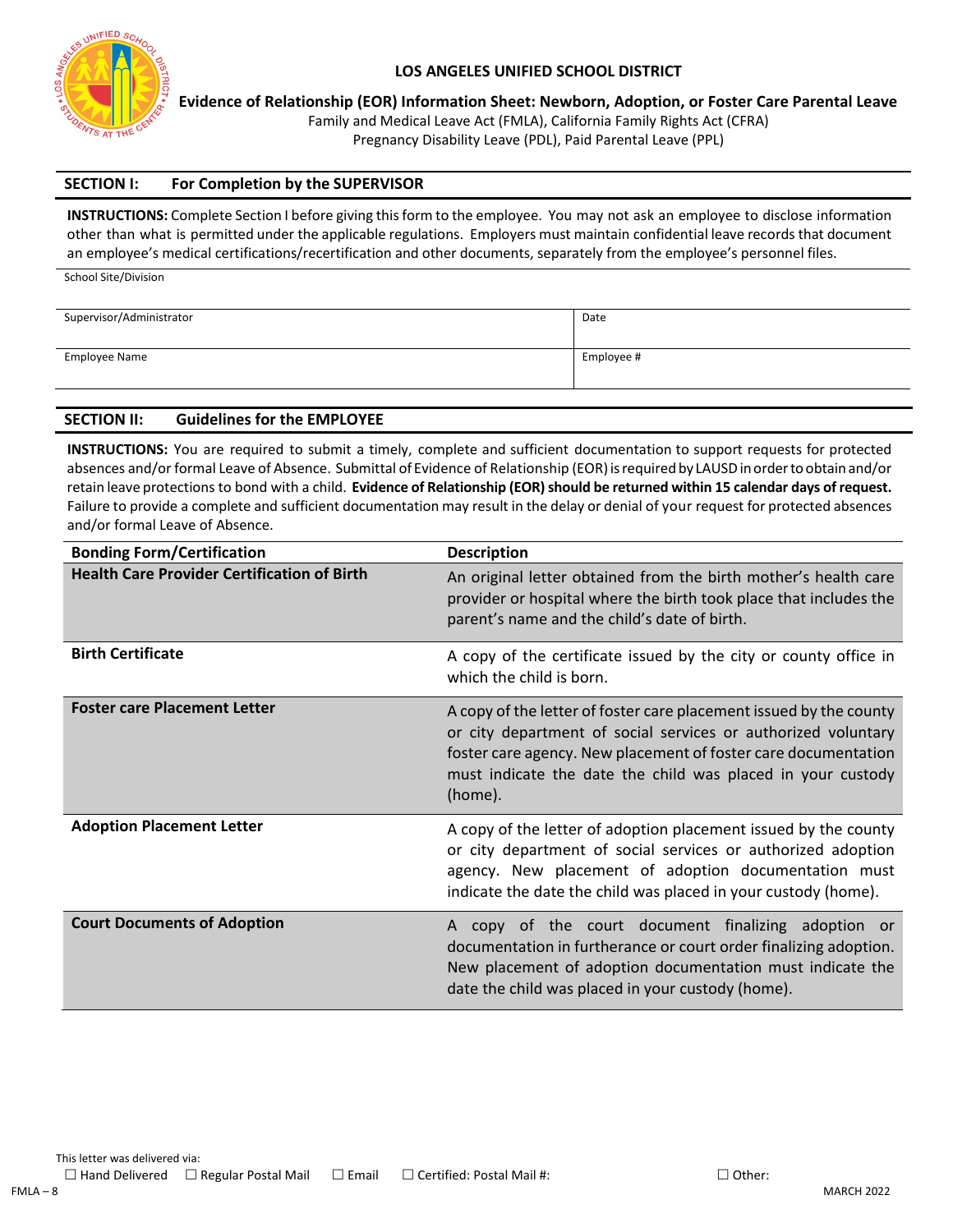

School Site/Division

#### **LOS ANGELES UNIFIED SCHOOL DISTRICT**

Personnel Commission Classified Employment Services Branch Human Resources Certificated Assignments & Support Services EMP #:

EE Name:

**Certification of Qualifying Exigency for Military Family Leave** Family and Medical Leave Act (FMLA), California Family Rights Act (CFRA)

#### **SECTION I: For Completion by the SUPERVISOR**

**INSTRUCTIONS:** Complete Section I and attach class description before giving this form to the employee. You may not ask an employee to disclose information other than what is permitted under the applicable regulations. Employers must maintain confidential leave records that document an employee's medical certifications/recertification, separately from the employee's personnel files.

| Supervisor/Administrator | Date                  |
|--------------------------|-----------------------|
|                          |                       |
| <b>Employee Name</b>     | Employee #            |
|                          |                       |
| Employee Job Title       | Regular Work Schedule |
|                          |                       |

If absence is for 20 CONSECUTIVE WORKING DAYS OR LESS, this form will remain at the employee's site.

If absence is for MORE THAN 20 CONSECUTIVE WORKING DAYS, a District formal Leave of Absence is required and this form will be forwarded by the employee to the appropriate personnel office, with a copy retained at the site.

- $\Box$  Personnel Commission Classified Employment Services Branch, PH: 213.241.6300, PO Box 513307, Los Angeles, CA 90051-1307
- $\Box$  Human Resources Certificated Assignments & Support Services, PH: 213.241.5100, PO Box 3307 (Dept. S), Los Angeles, CA 90051
- $\Box$  Human Resources Administrative Assignments Unit, PH: 213.241.6365, PO Box 3307, Los Angeles, CA 90051
- $\Box$  DACE Personnel Unit, 333 S. Beaudry Ave, PH: 213.241.3150, 15<sup>th</sup> Floor, Los Angeles, CA 90017

#### **SECTION II: For Completion by the EMPLOYEE**

**INSTRUCTIONS:** You are required to submit a timely, complete and sufficient certification to support requests for FMLA/CFRA due to a qualifying exigency. Several questions in this section seek a response as to the frequency and duration of the qualifying exigency. Be as specific as you can; terms such as "unknown," or "indeterminate" are not sufficient to determine FMLA/CFRA coverage. Submittal of the medical certification is required by LAUSD in order to obtain and/or retain leave protections. **This form should be completed and returned within 15 calendar days of request.** Failure to provide a complete and sufficient certification may result in the delay or denial of your request for protected absences and/or formal Leave of Absence.

| Employee's Full Name                                                                  | Date |
|---------------------------------------------------------------------------------------|------|
| Name of Military Member on Covered Active Duty or Call to Covered Active Duty Status: |      |
| Relationship of Military Member to Employee                                           |      |

| Military Member on Covered Active Duty Start Date | Military Member on Covered Active Duty End Date |
|---------------------------------------------------|-------------------------------------------------|
|                                                   |                                                 |

A complete and sufficient certification to support a request for FMLA/CFRA leave due to a qualifying exigency includes written documentation confirming a military member's covered active service duty call or call to covered active duty service. Please check one of the following and attach the indicated document to support that the military member is on covered active duty call or call to covered active duty status.

- $\Box$  A copy of the military member's covered active duty orders is attached.
- $\Box$  Other documentation from the military certifying that the military member is on covered active duty (or has been notified of an impending call to covered active duty) is attached.
- $\Box$  I have previously provided the District (my Administrator or Designee) with sufficient written documentation confirming the military member's covered active duty or call to covered active duty status.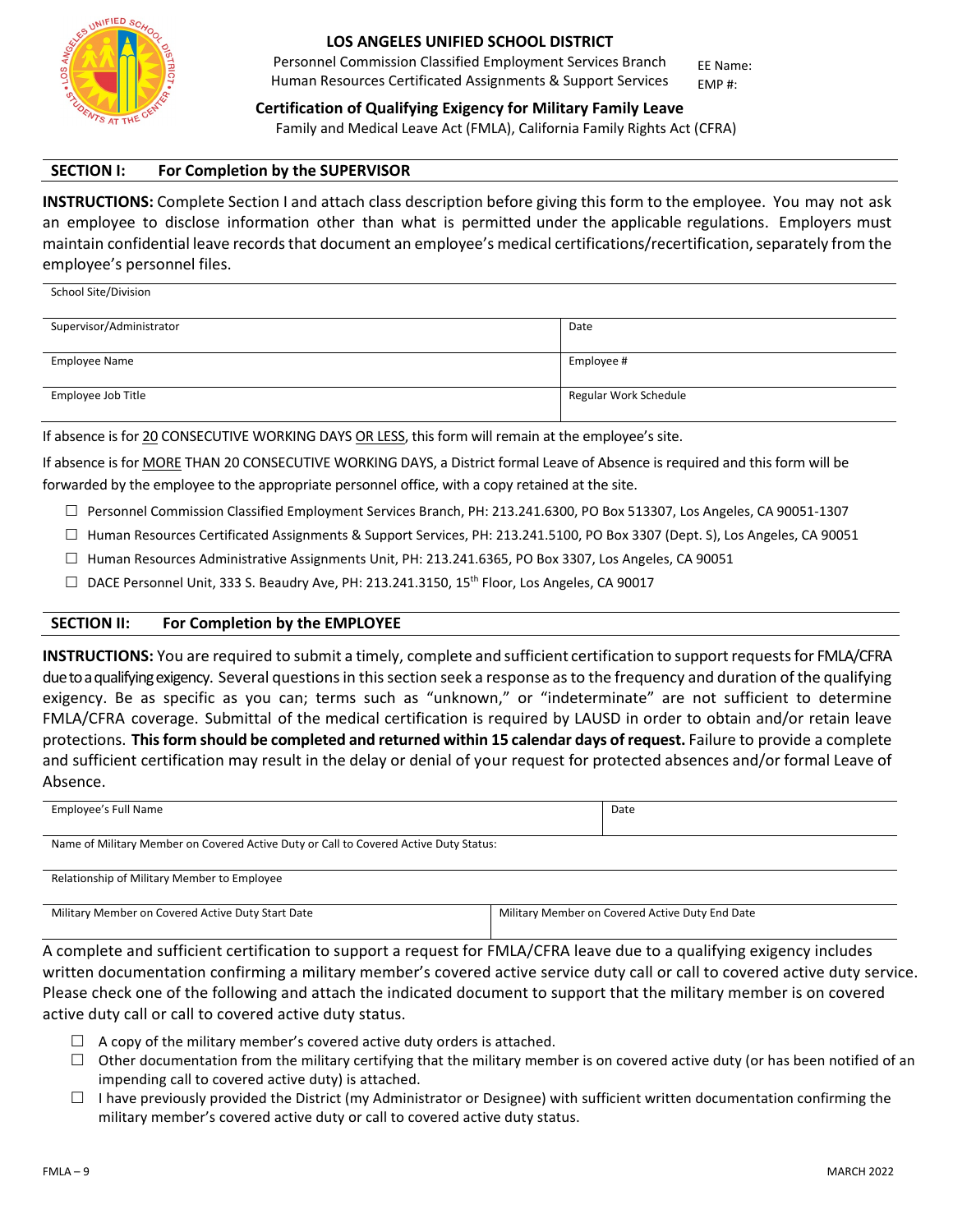

Personnel Commission Classified Employment Services Branch Human Resources Certificated Assignments & Support Services EMP #:

EE Name:

**Certification of Qualifying Exigency for Military Family Leave** Family and Medical Leave Act (FMLA), California Family Rights Act (CFRA)

#### **SECTION II: For Completion by the EMPLOYEE, CONTINUED**

#### **PART A: QUALIFYING REASON FOR LEAVE**

1. Describe the reason you are requesting FMLA/CFRA leave due to a qualifying exigency:

2. A complete and sufficient certification to support a request for FMLA/CFRA leave due to a qualifying exigency includes any available written documentation which supports the need for leave; such documentation may include a copy of a meeting announcement for informational briefings sponsored by the military; a document confirming the military member's Rest and Recuperation leave; a document confirming an appointment with a third party, such as a counselor or school official, or staff at a care facility; or a copy of a bill for services for the handling of legal or financial affairs.

Available written documentation supporting this request for leave is attached. YES  $\Box$  NO  $\Box$  NONE AVAILABLE  $\Box$ 

#### **PART B: AMOUNT OF LEAVE NEEDED**

1. **Single Continuous Period of Time**: Will you be absent from work for a single continuous period of time due to the qualifying exigency? Yes  $\Box$  No  $\Box$ 

If yes, estimate the beginning and ending dates for the period of absence FROM: THROUGH

2. **Intermittent Leave:** Will you be absent from work periodically to address this qualifying exigency? Yes ☐ No ☐ If yes, estimate the frequency and duration of each appointment, meeting, or leave event, including travel time (e.g., 1 deployment meeting every 3 months lasting 2 hours):

Frequency: Times per: Week(s) / or Month(s)

Duration: Hour(s) / or Day(s) per episode

Notes:

#### **PART C: CONTACT INFORMATION**

If leave is requested to meet with a third party (such as to arrange for childcare or parental care, to attend counseling, to attend meetings with school, childcare or parental care providers, to make financial or legal arrangements, to act as the military member's representative before a federal, state, or local agency for purposes of obtaining, arranging or appealing military service benefits, or to attend any event sponsored by the military or military service organizations), a complete and sufficient certification includes the name, address, and appropriate contact information of the individual or entity with whom you are meeting (i.e. either the telephone or fax number or email address of the individual or entity). This information may be used by the District to verify that the information contained on this form is accurate.

| Name of Individual:               | Title: |
|-----------------------------------|--------|
| Organization:                     |        |
| Address:                          |        |
| Telephone:                        | Fax:   |
| Email:                            |        |
| <b>Describe Nature of Meeting</b> |        |
|                                   |        |

#### **PART D: CERTIFICATION**

I certify that the information I provided above is true and correct.

Employee's Signature Date Date of the Date of the Date of the Date of the Date of the Date of the Date of the Date of the Date of the Date of the Date of the Date of the Date of the Date of the Date of the Date of the Date